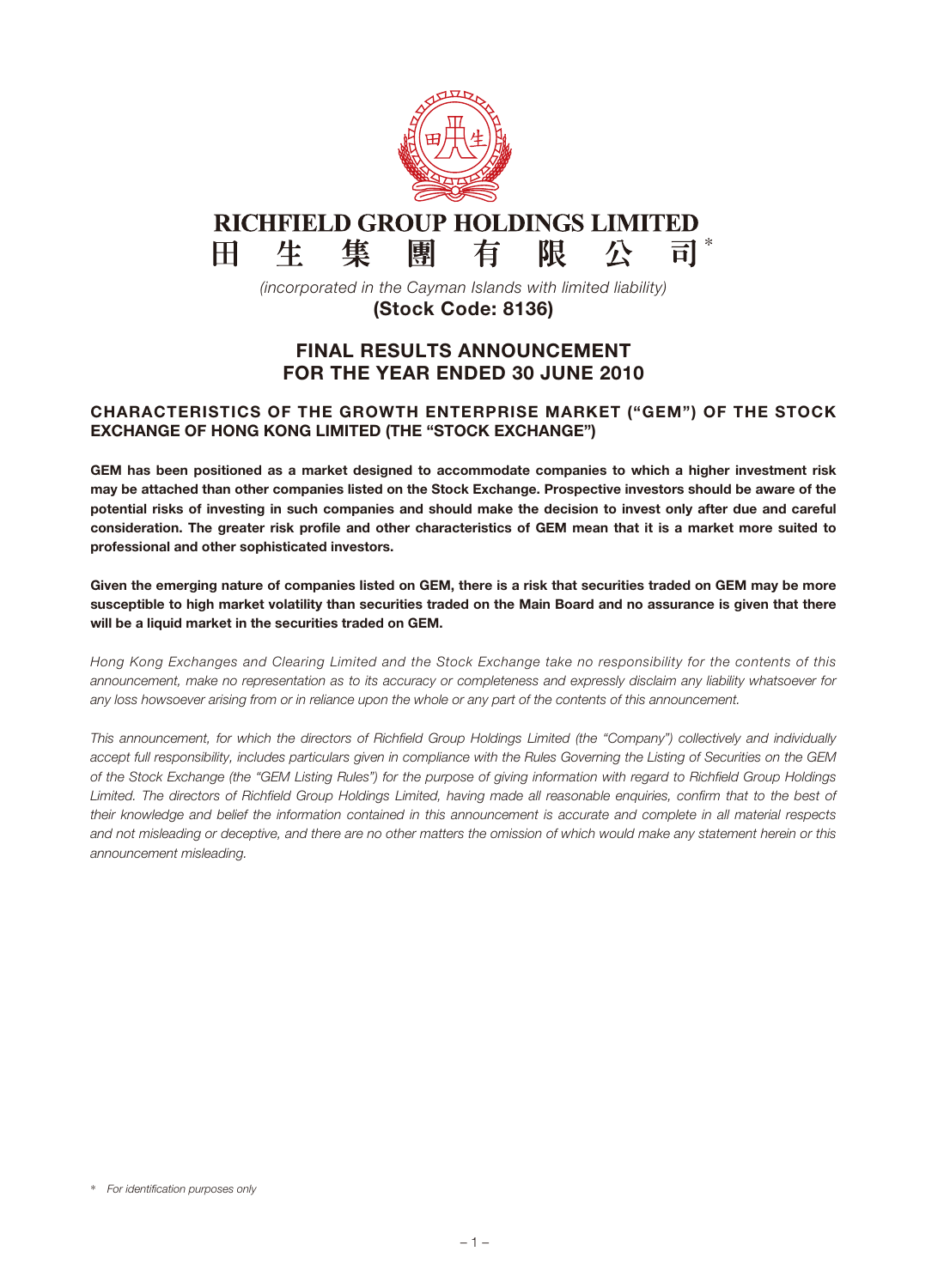# Final Results

The board of directors (the "Board") of Richfield Group Holdings Limited (the "Company") announces the audited consolidated results of the Company and its subsidiaries (collectively referred to as the "Group") for the year ended 30 June 2010, together with the comparative figures for the period from 1 April 2008 to 30 June 2009:

# Consolidated income statement

*For the year ended 30 June 2010*

|                                                                                                    | <b>Notes</b>   | Year ended<br>30 June 2010<br><b>HK\$'000</b> | Period from<br>1 April 2008 to<br>30 June 2009<br>HK\$'000<br>(Re-presented) |
|----------------------------------------------------------------------------------------------------|----------------|-----------------------------------------------|------------------------------------------------------------------------------|
| <b>Continuing operations:</b>                                                                      |                |                                               |                                                                              |
| Revenue<br>Cost of sales                                                                           | $\overline{4}$ | 310,709<br>(106, 727)                         | 115,443<br>(61, 571)                                                         |
| <b>Gross profit</b>                                                                                |                | 203,982                                       | 53,872                                                                       |
| Other income                                                                                       | $\overline{4}$ | 2,051                                         | 5,104                                                                        |
| Selling and distribution expenses<br>Administrative expenses                                       |                | (5,092)<br>(35, 420)                          | (3,529)<br>(20, 761)                                                         |
| Operating profit                                                                                   | 5              | 165,521                                       | 34,686                                                                       |
| Finance costs                                                                                      | 6              | (5)                                           |                                                                              |
| Share of profit of associates                                                                      | 11             | 1                                             |                                                                              |
| Profit before income tax                                                                           |                | 165,517                                       | 34,686                                                                       |
| Income tax expense                                                                                 | $\overline{7}$ | (25, 868)                                     | (10,980)                                                                     |
| Profit for the year/period from continuing operations<br>attributable to the owners of the Company |                | 139,649                                       | 23,706                                                                       |
| <b>Discontinued operations:</b><br>Profit/(loss) for the year/period from discontinued operations  | 9              | 788                                           | (79)                                                                         |
| Profit for the year/period attributable to the owners<br>of the Company                            |                | 140,437                                       | 23,627                                                                       |
| Earnings/(loss) per share for profit/(loss) attributable<br>to the owners of the Company           | 10             |                                               |                                                                              |
| Basic                                                                                              |                |                                               |                                                                              |
| - Continuing operations                                                                            |                | HK 4.77 cents                                 | <b>HK 0.82 cent</b>                                                          |
| - Discontinued operations<br>- Continuing and discontinued operations                              |                | <b>HK 0.03 cent</b><br>HK 4.80 cents          | (HK 0.01 cent)<br><b>HK 0.81 cent</b>                                        |
| Diluted                                                                                            |                |                                               |                                                                              |
| - Continuing operations                                                                            |                | N/A                                           | N/A                                                                          |
| - Discontinued operations                                                                          |                | N/A                                           | N/A                                                                          |
| - Continuing and discontinued operations                                                           |                | N/A                                           | N/A                                                                          |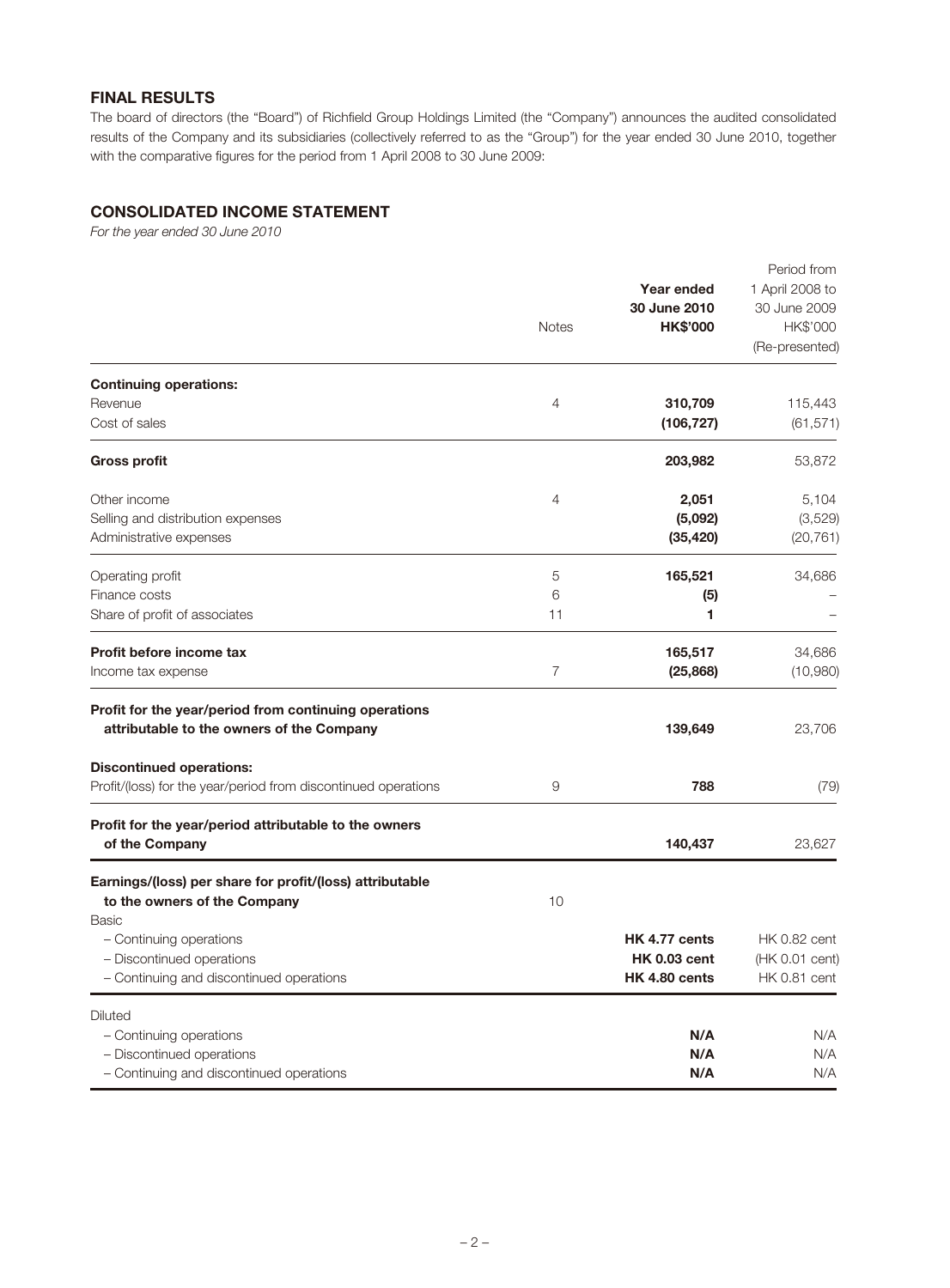# Consolidated statement of comprehensive income

*For the year ended 30 June 2010*

| Total comprehensive income for the year/period attributable<br>to the owners of the Company | 221,217                                       | 27,071                                                                       |
|---------------------------------------------------------------------------------------------|-----------------------------------------------|------------------------------------------------------------------------------|
| Other comprehensive income for the year/period                                              | 80,780                                        | 3,444                                                                        |
| Other comprehensive income<br>Net fair value gain on available-for-sale financial assets    | 80,780                                        | 3,444                                                                        |
| Profit for the year/period                                                                  | 140,437                                       | 23,627                                                                       |
|                                                                                             | Year ended<br>30 June 2010<br><b>HK\$'000</b> | Period from<br>1 April 2008 to<br>30 June 2009<br>HK\$'000<br>(Re-presented) |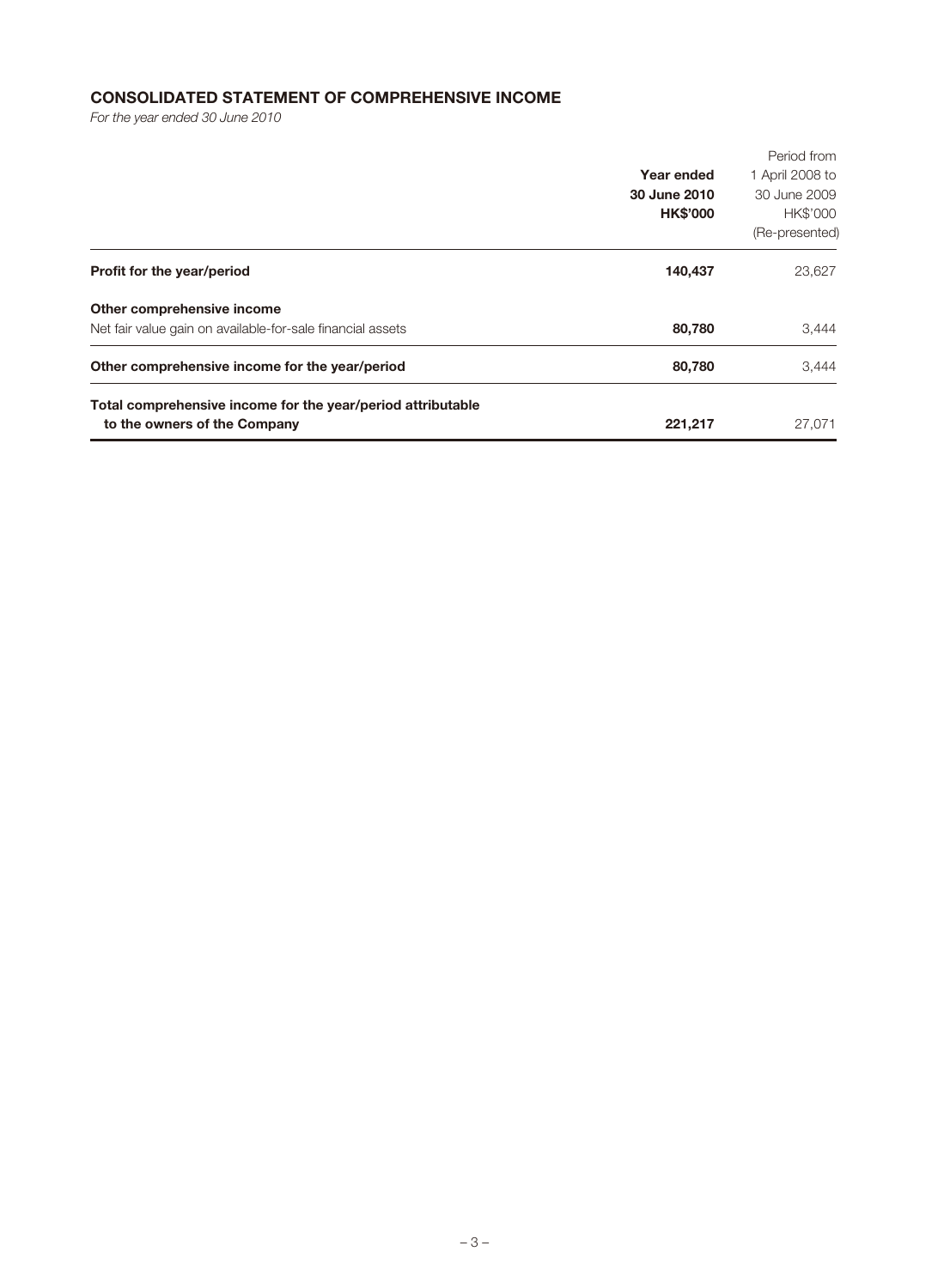# Consolidated statement of financial position

*As at 30 June 2010*

|                                                       | <b>Notes</b> | 2010<br><b>HK\$'000</b> | 2009<br>HK\$'000 |
|-------------------------------------------------------|--------------|-------------------------|------------------|
| <b>ASSETS AND LIABILITIES</b>                         |              |                         |                  |
| <b>Non-current assets</b>                             |              |                         |                  |
| Property, plant and equipment<br>Leasehold land       |              | 10,957<br>17,193        | 1,457            |
| Interests in associates                               | 11           |                         |                  |
| Goodwill                                              | 12           | 474,000                 | 474,000          |
| Available-for-sale financial assets                   | 13           | 116,304                 | 28,612           |
| Rental and sundry deposits                            |              | 58                      | 205              |
| Long term trade receivables                           | 15           |                         | 730              |
|                                                       |              | 618,512                 | 505,004          |
| <b>Current assets</b>                                 |              |                         |                  |
| Properties held for trading                           | 14           | 37,450                  | 40,973           |
| Properties under development                          |              | 14,334                  |                  |
| Trade receivables                                     | 15           | 102,445                 | 4,466            |
| Prepayments, deposits and other receivables           |              | 18,438                  | 2,875            |
| Amount due from associate                             | 11           | 42,867                  |                  |
| Financial assets at fair value through profit or loss | 16           | 3,696                   | 3,002            |
| Cash and cash equivalents                             |              | 231,842                 | 247,131          |
| Restricted bank deposits                              | 17           | 64,247                  |                  |
|                                                       |              | 515,319                 | 298,447          |
| <b>Current liabilities</b>                            |              |                         |                  |
| <b>Bank overdrafts</b>                                |              | 389                     |                  |
| Trade payables                                        | 18           |                         | 1,994            |
| Accrued expenses and other payables                   |              | 97,346                  | 1,859            |
| Finance lease liabilities                             |              | 97                      |                  |
| Taxes payable                                         |              | 37,267                  | 11,721           |
|                                                       |              | 135,099                 | 15,574           |
| <b>Net current assets</b>                             |              | 380,220                 | 282,873          |
| <b>Total assets less current liabilities</b>          |              | 998,732                 | 787,877          |
| <b>Non-current liabilities</b>                        |              |                         |                  |
| Finance lease liabilities                             |              | 356                     |                  |
| <b>Net assets</b>                                     |              | 998,376                 | 787,877          |
| <b>EQUITY</b>                                         |              |                         |                  |
| Equity attributable to the owners of the Company      |              |                         |                  |
| Share capital                                         | 19           | 29,285                  | 29,285           |
| Reserves                                              |              | 969,091                 | 758,592          |
| <b>Total equity</b>                                   |              | 998,376                 | 787,877          |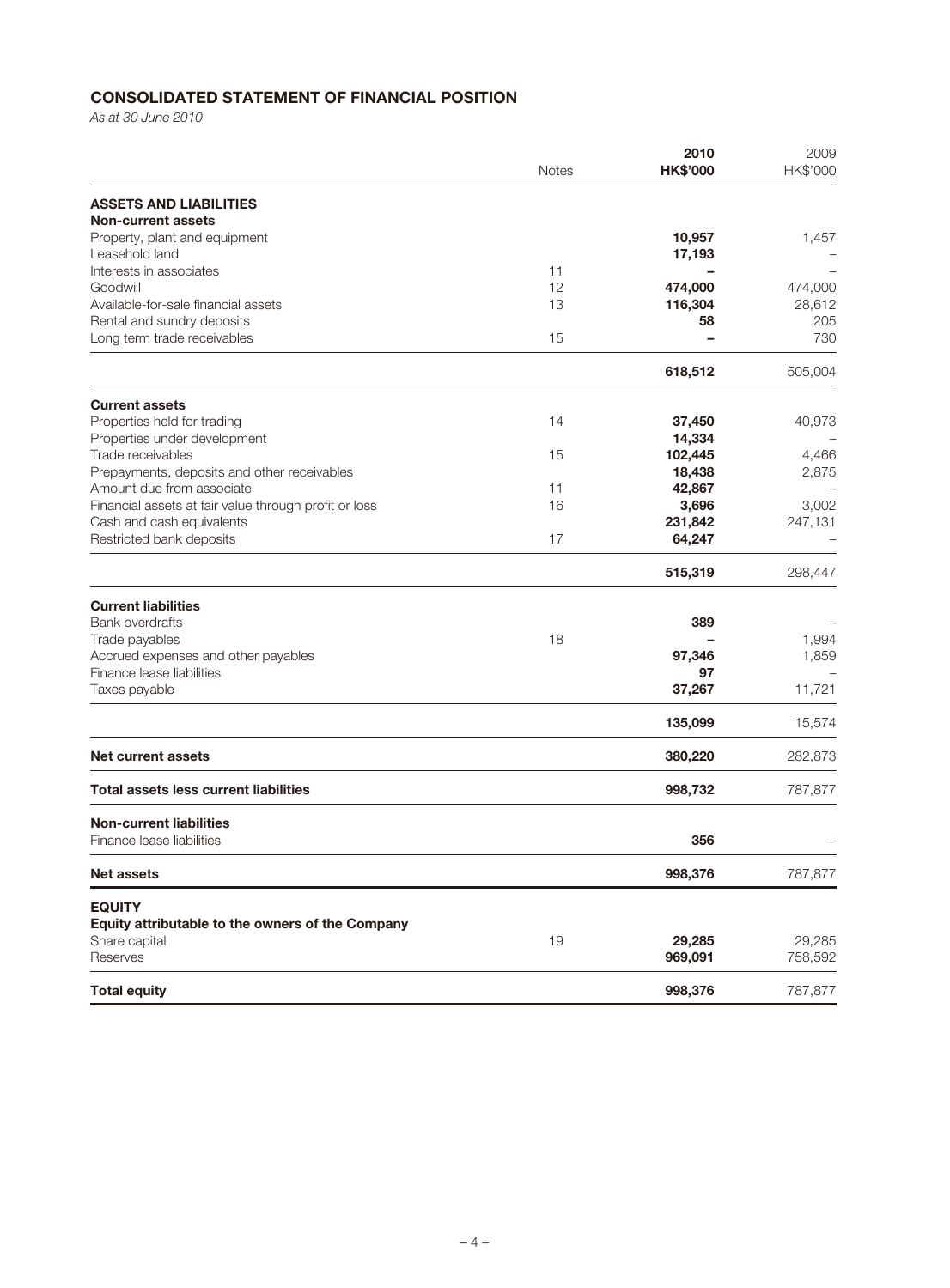# Consolidated statement of changes in equity

*For the year ended 30 June 2010*

|                                                                                         | <b>Equity attributable to the owners of the Company</b> |                                                       |                                                  |                                               |                                 |
|-----------------------------------------------------------------------------------------|---------------------------------------------------------|-------------------------------------------------------|--------------------------------------------------|-----------------------------------------------|---------------------------------|
|                                                                                         | <b>Share</b><br>capital<br><b>HK\$'000</b>              | <b>Share</b><br>premium<br>account<br><b>HK\$'000</b> | <b>Revaluation</b><br>reserve<br><b>HK\$'000</b> | <b>Retained</b><br>profits<br><b>HK\$'000</b> | <b>Total</b><br><b>HK\$'000</b> |
| At 1 April 2008                                                                         | 29,285                                                  | 747,769                                               |                                                  | 4,749                                         | 781,803                         |
| Profit for the period                                                                   |                                                         |                                                       |                                                  | 23,627                                        | 23,627                          |
| Other comprehensive income<br>Fair value gain on available-for-sale financial<br>assets |                                                         |                                                       | 3,444                                            |                                               | 3,444                           |
| Total comprehensive income<br>for the period                                            |                                                         |                                                       | 3,444                                            | 23,627                                        | 27,071                          |
| Dividends paid                                                                          |                                                         | (20, 997)                                             |                                                  |                                               | (20, 997)                       |
| <b>Transactions with owners</b>                                                         |                                                         | (20, 997)                                             |                                                  |                                               | (20, 997)                       |
| At 30 June 2009 and 1 July 2009                                                         | 29,285                                                  | 726,772                                               | 3,444                                            | 28,376                                        | 787,877                         |
| Profit for the year                                                                     |                                                         |                                                       |                                                  | 140,437                                       | 140,437                         |
| Other comprehensive income<br>Fair value gain on available-for-sale financial<br>assets |                                                         |                                                       | 80,780                                           |                                               | 80,780                          |
| Total comprehensive income<br>for the year                                              |                                                         |                                                       | 80,780                                           | 140,437                                       | 221,217                         |
| Dividends paid (note 8)                                                                 |                                                         | (10, 718)                                             |                                                  |                                               | (10, 718)                       |
| <b>Transactions with owners</b>                                                         |                                                         | (10, 718)                                             |                                                  |                                               | (10, 718)                       |
| At 30 June 2010                                                                         | 29,285                                                  | 716,054                                               | 84,224                                           | 168,813                                       | 998,376                         |

# Equity attributable to the owners of the Company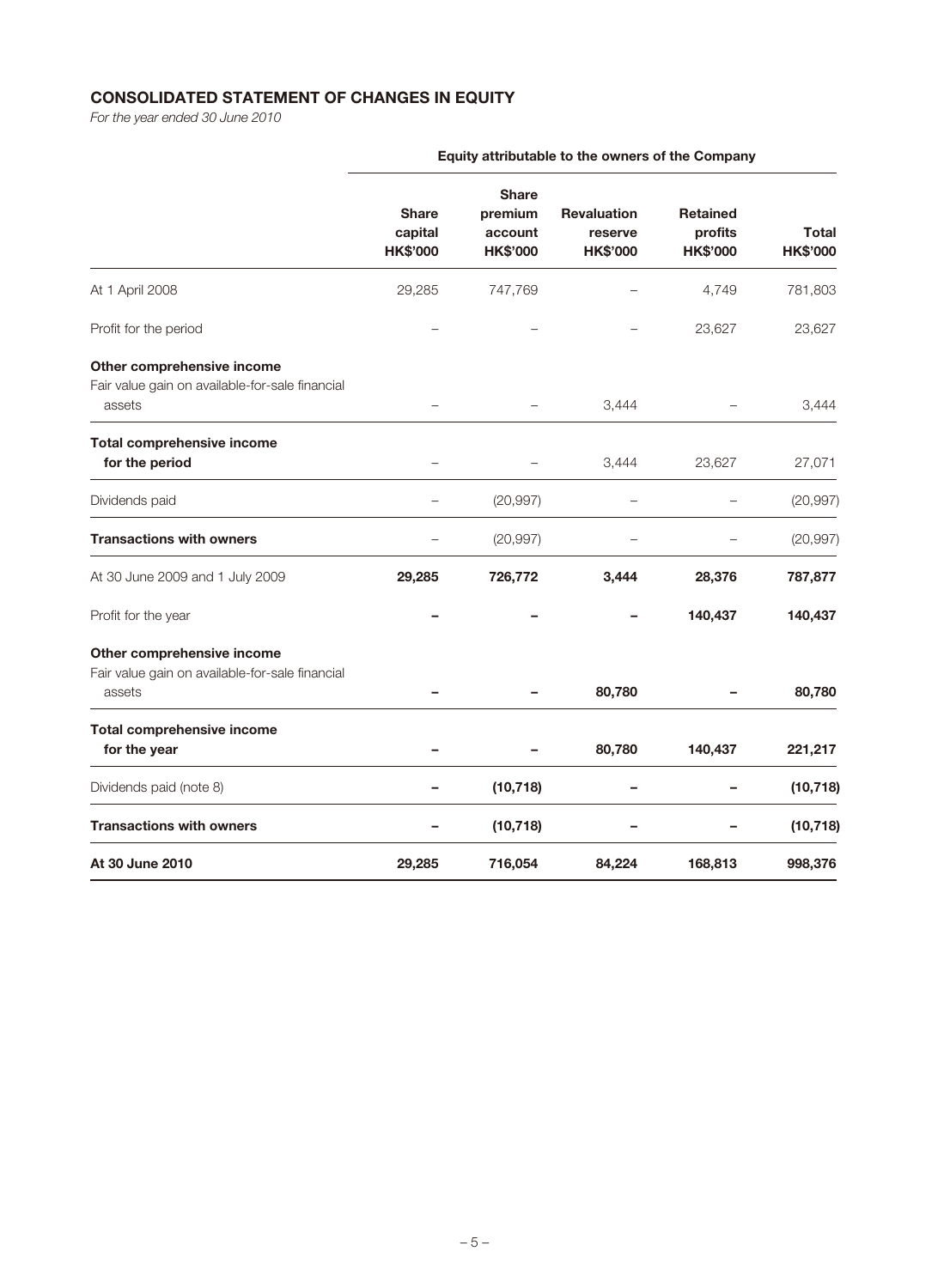### Notes to the financial statements

*For the year ended 30 June 2010*

#### 1. GENERAL INFORMATION

Richfield Group Holdings Limited (the "Company") was incorporated in the Cayman Islands on 10 January 2002 as an exempted company with limited liability under the Companies Law (2001 Second Revision) of the Cayman Islands. The address of its registered office is Cricket Square, Hutchins Drive, P.O. Box 2681, Grand Cayman KY1-1111, Cayman Islands and its principal place of business is Unit 1209, 12th Floor, Silvercord Tower 2, 30 Canton Road, Tsim Sha Tsui, Hong Kong. The Company's shares are listed on GEM of the Stock Exchange.

The principal activity of the Company is investment holding. The Group is principally engaged in the provision of property brokerage services, provision of schemes for property consolidation, assembly and redevelopment and property trading in Hong Kong and the trading of recycled computers. During the year, the Group is also engaged in the property development.

On 13 November 2009, the business of trading of bags and accessories carried out by the subsidiaries, namely Multi Merchant Investments Limited and FX International Limited ("FX International") were disposed of to an independent third party as this business had suffered persistent losses and there will be no improvement in the near future. Details of the disposals of the subsidiaries are set out in note 9 to this announcement. This business segment is also presented as discontinued operations in accordance with HKFRS 5. Certain comparatives on the consolidated income statement, consolidated statement of comprehensive income, consolidated statement of cash flows and related notes have been represented as a result of the retrospective application of HKFRS 5.

Other than the disposals as described above, there were no significant changes in the Group's operations during the year.

Pursuant to a resolution passed by the Board on 17 July 2008, the Company's financial year end was changed from 31 March to 30 June each year. Accordingly, the financial statements for the comparative period cover the fifteen months ended 30 June 2009 whilst the current year's amounts shown on the consolidated income statement, consolidated statement of comprehensive income, consolidated statement of cash flows, consolidated statement of changes in equity and related notes cover the twelve-month period from 1 July 2009 to 30 June 2010. The comparative information may not be comparable with amounts shown for the current year.

The consolidated financial statements have been prepared in accordance with Hong Kong Financial Reporting Standards ("HKFRSs") which collective term includes all applicable individual Hong Kong Financial Reporting Standards ("HKFRS"), Hong Kong Accounting Standards ("HKAS") and Interpretations ("Int") issued by the Hong Kong Institute of Certified Public Accountants (the "HKICPA"). The consolidated financial statements also include the applicable disclosure requirements of the Hong Kong Companies Ordinance and the Rules Governing the Listing of Securities on the GEM of the Stock Exchange.

The consolidated financial statements are presented in Hong Kong Dollars ("HK\$"), which is also the functional currency of the Company and all values are rounded to the nearest thousand ("HK\$'000") unless otherwise stated.

The consolidated financial statements for the year ended 30 June 2010 were approved for issue by the Board on 21 September 2010.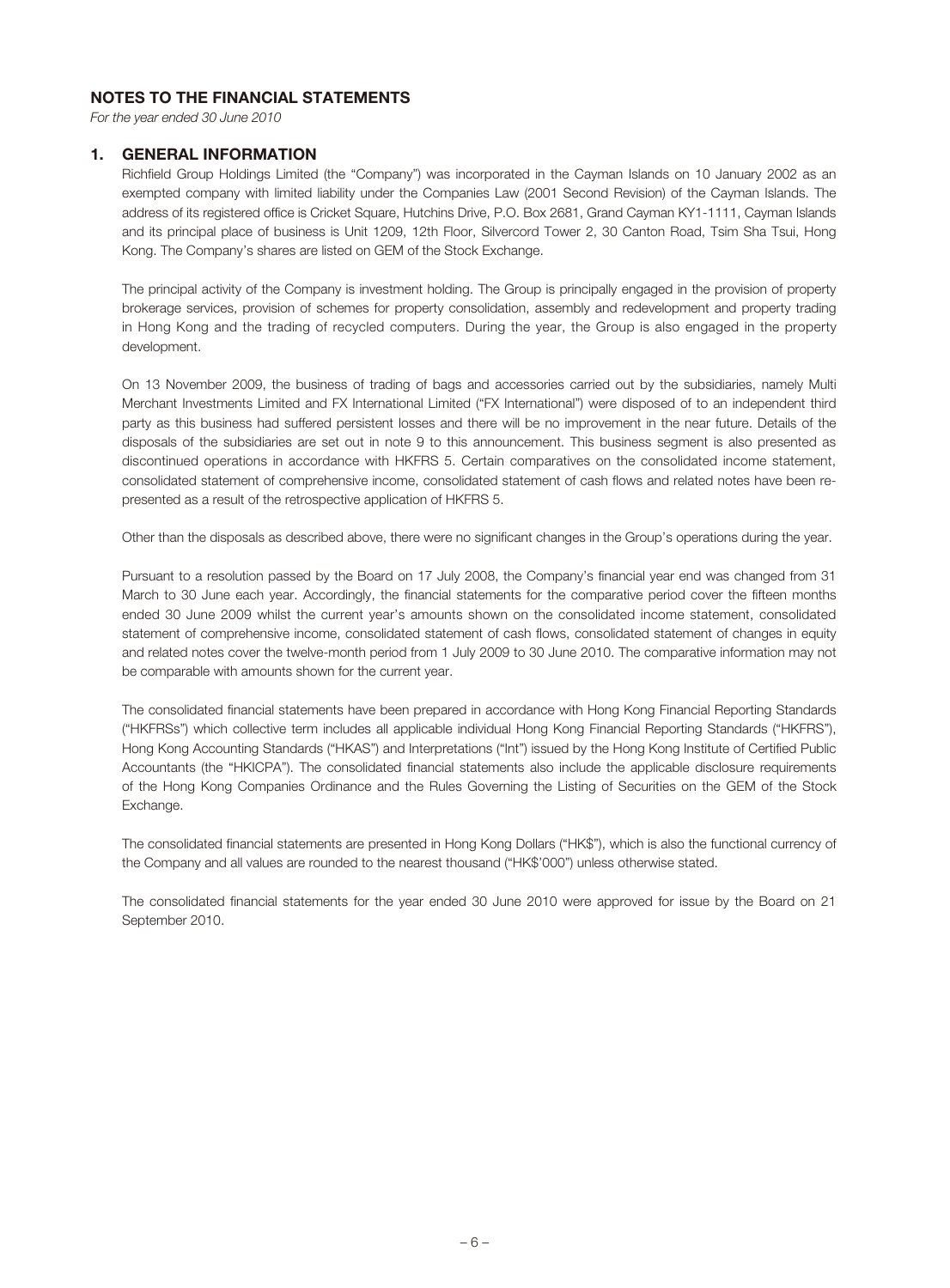# 2. ADOPTION OF NEW OR AMENDED HKFRSs

In the current year, the Group has applied for the first time the following new standards, amendments and interpretations (the "New HKFRSs") issued by the HKICPA, which are relevant to and effective for the Group's financial statements for the annual period beginning on 1 July 2009:

| HKAS 1 (Revised 2007)                       | Presentation of Financial Statements                                             |
|---------------------------------------------|----------------------------------------------------------------------------------|
| HKAS 23 (Revised 2007)                      | <b>Borrowing Costs</b>                                                           |
| HKAS 27 (Amendments)                        | Cost of an Investment in a Subsidiary, Jointly Controlled Entity or an Associate |
| HKAS 27 (Revised)                           | <b>Consolidated and Separate Financial Statements</b>                            |
| <b>HKFRS 2 (Amendments)</b>                 | Share-based Payment – Vesting Conditions and Cancellations                       |
| <b>HKFRS 3 (Revised)</b>                    | <b>Business Combinations</b>                                                     |
| <b>HKFRS 7 (Amendments)</b>                 | Improving Disclosures about Financial Instruments                                |
| <b>HKFRS 8</b>                              | <b>Operating Segments</b>                                                        |
| $HK(IFRIC) - Int 15$                        | Agreements for Construction of Real Estate                                       |
| Various - Annual Improvements to HKFRS 2008 |                                                                                  |

Other than as noted below, the adoption of the New HKFRSs had no material impact on how the results and financial position for the current and prior periods have been prepared and presented.

#### HKAS 1 (Revised 2007) Presentation of financial statements

The adoption of HKAS 1 (Revised 2007) makes certain changes to the format and titles of the primary financial statements and to the presentation of some items within these statements. It also gives rise to additional disclosures.

The measurement and recognition of the Group's assets, liabilities, income and expenses is unchanged. However, some items that were recognised directly in equity are now recognised in other comprehensive income, for example fair value change on available-for-sale financial assets. HKAS 1 affects the presentation of owner changes in equity and introduces a 'Statement of comprehensive income'. Comparatives have been restated to conform with the revised standard. The Group has applied changes to its accounting polices on presentation of financial statements and segment reporting retrospectively. However, the changes to the comparatives have not affected the consolidated or the Company's statement of financial position at 1 April 2008 and accordingly these statements as at 1 April 2008 are not presented.

#### HKAS 27 (Amendments) Cost of an investment in a subsidiary, jointly controlled entity or an associate

The amendment requires the investor to recognise dividends from a subsidiary, jointly controlled entity or associate in profit or loss irrespective the distributions are out of the investee's pre-acquisition or post-acquisition reserves. In prior years, the Company recognised dividends out of pre-acquisition reserves as a recovery of its investment in the subsidiaries, jointly controlled entities or associates (i.e. a reduction of the cost of investment). Only dividends out of post-acquisition reserves were recognised as income in profit or loss.

Under the new accounting policy, if the dividend distribution is excessive, the investment would be tested for impairment according to the Company's accounting policy on impairment of non-financial assets.

The new accounting policy has been applied prospectively as required by these amendments to HKAS 27 and therefore no comparatives have been restated.

#### HKFRS 3 Business combinations (Revised 2008)

The adoption of HKFRS 3 requires the use of the purchase method (now renamed as the acquisition method) and introduces certain changes to the recognition and measurement of consideration transferred and the acquiree's identifiable assets and liabilities, and the measurement of non-controlling interests (previously known as minority interests) in the acquiree. The revised standard has been applied prospectively to business combination for which the acquisition date is on or after 1 July 2009. Business combinations for which the acquisition date is before 1 July 2009 have not been restated. This standard does not have any impact on the consolidated financial statements as the Group has not entered into any business combination during the year.

#### HKAS 27 Consolidated and separate financial statements (Revised 2008)

The adoption of HKFRS 3 required that the revised HKAS 27 is adopted at the same time. HKAS 27 introduced changes to the accounting requirements for transactions with non-controlling (formerly called "minority") interests and the loss of control of a subsidiary. Similar to HKFRS 3, the adoption of HKAS 27 is applied prospectively. The adoption of HKAS 27 did not have an impact on the consolidated financial statements.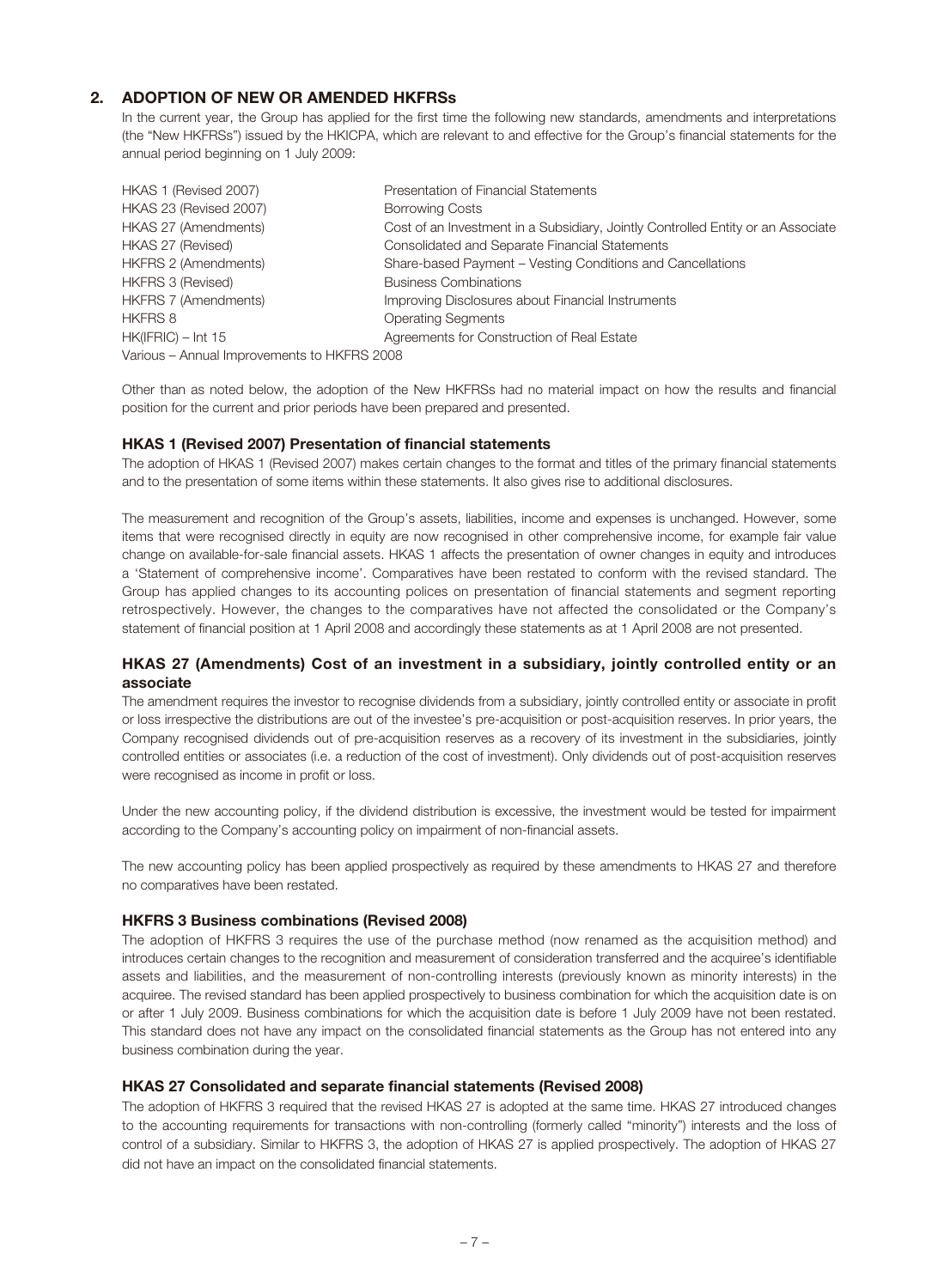#### HKFRS 8 Operating segments

The adoption of HKFRS 8 has not affected the identified and reportable operating segments for the Group. However, reported segment information is now based on internal management reporting information that is regularly reviewed by the chief operating decision maker. In the previous annual financial statements, segments were identified by reference to the dominant source and nature of the Group's risks and returns. Comparatives have been restated on a basis consistent with the new standard.

#### HKFRS 7 (Amendments) Improving disclosures about financial instruments

The amendments require additional disclosures for financial instruments which are measured at fair value in the statement of financial position. These fair value measurements are categorised into a three-level fair value hierarchy, which reflects the extent of observable market data used in making the measurements. In addition, the maturity analysis for derivative financial liabilities is disclosed separately and should show remaining contractual maturities for those derivatives where this information is essential for an understanding of the timing of the cash flows. The Group has taken advantage of the traditional provisions in the amendments and has not provided comparative information in respect of the new requirements.

At the date of authorisation of these financial statements, the following new and amended HKFRSs have been published but are not yet effective, and have not been adopted early by the Group.

The directors of the Company anticipate that all of the pronouncements will be adopted in the Group's accounting policy for the first period beginning after the effective date of the pronouncement. Information on new and amended HKFRSs that are expected to have impact on the Group's accounting policies is provided below. Certain other new and amended HKFRSs have been issued but are not expected to have a material impact of the Group's financial statements.

#### HKFRS 9 Financial instruments

The standard is effective for accounting periods beginning on or after 1 January 2013 and addresses the classification and measurement of financial assets. The new standard reduces the number of measurement categories of financial assets and all financial assets will be measured at either amortised cost or fair value based on the characteristics of the financial asset. Fair value gains and losses will be recognised in profit or loss except for those on certain equity investments which will be presented in other comprehensive income. The directors are currently assessing the possible impact of the new standard on the Group's results and financial position in the first year of application.

#### Annual improvements 2009

The HKICPA has issued Improvements to Hong Kong Financial Reporting Standards 2009. Most of the amendments become effective for annual periods beginning on or after 1 January 2010. The Group expects that the amendment to HKAS 17 Leases to be relevant to the Group's accounting policies. Prior to the amendment, HKAS 17 generally required a lease of land to be classified as an operating lease. The amendment requires a lease of land to be classified as an operating or finance lease in accordance with the general principles in HKAS 17. The Group will need to reassess the classification of its unexpired leases of land at 1 July 2010 on the basis of information existing at the inception of those leases in accordance with the transitional provisions for the amendment. The amendment will apply retrospectively except where the necessary information is not available. In that situation, the leases will be assessed on the date when the amendment is adopted. The directors are currently assessing the possible impact of the amendment on the Group's results and financial position in the first year of application.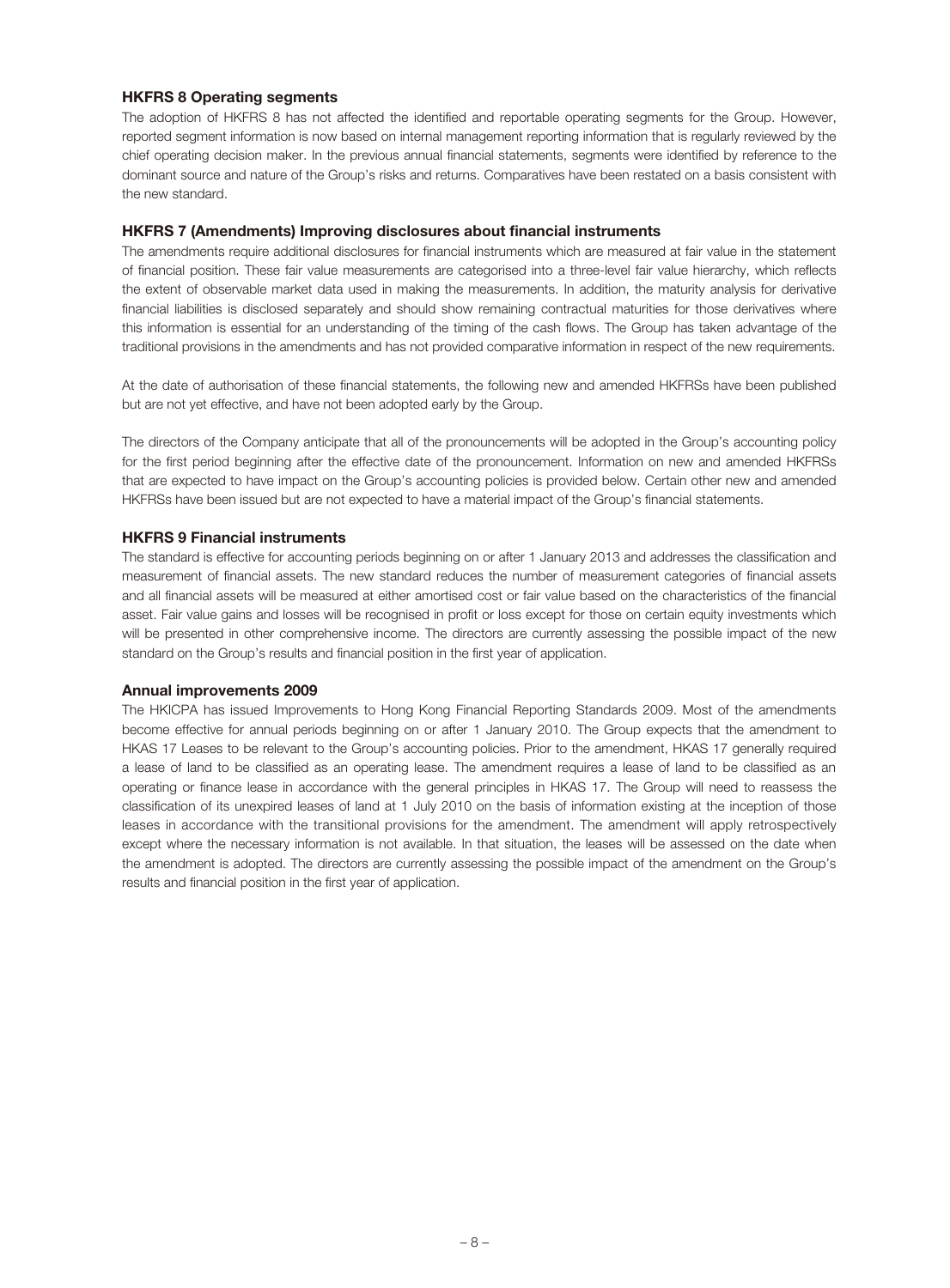# 3. SEGMENT INFORMATION

The executive directors have identified the Group's three product and service lines as operating segments. These operating segments are monitored and strategic decisions are made on the basis of adjusted segment operating results.

There was no intersegment sale and transfer during the year (Period from 1 April 2008 to 30 June 2009: Nil).

|                                                                   | <b>Property Assembly and</b><br><b>Brokerage Business</b> |                                                               | <b>Property Development</b>                         |                                                               |                                                     |                                                               | <b>Recycled Computer</b><br><b>Business</b>         |                                                               | Total |  |
|-------------------------------------------------------------------|-----------------------------------------------------------|---------------------------------------------------------------|-----------------------------------------------------|---------------------------------------------------------------|-----------------------------------------------------|---------------------------------------------------------------|-----------------------------------------------------|---------------------------------------------------------------|-------|--|
|                                                                   | Year<br>ended<br>30 June<br>2010<br><b>HK\$'000</b>       | Period from<br>1 April 2008<br>to 30 June<br>2009<br>HK\$'000 | Year<br>ended<br>30 June<br>2010<br><b>HK\$'000</b> | Period from<br>1 April 2008<br>to 30 June<br>2009<br>HK\$'000 | Year<br>ended<br>30 June<br>2010<br><b>HK\$'000</b> | Period from<br>1 April 2008<br>to 30 June<br>2009<br>HK\$'000 | Year<br>ended<br>30 June<br>2010<br><b>HK\$'000</b> | Period from<br>1 April 2008<br>to 30 June<br>2009<br>HK\$'000 |       |  |
| Reportable segment revenue:<br>From external customers            | 308,851                                                   | 95,222                                                        |                                                     |                                                               | 1,858                                               | 20,221                                                        | 310,709                                             | 115,443                                                       |       |  |
| Reportable segment profit/(loss)                                  | 169,123                                                   | 40,222                                                        |                                                     |                                                               | (1, 471)                                            | (3,631)                                                       | 167,652                                             | 36,591                                                        |       |  |
| Bank interest income                                              | 59                                                        | 211                                                           |                                                     |                                                               |                                                     | $\overline{2}$                                                | 59                                                  | 213                                                           |       |  |
| Amortisation                                                      | 226                                                       |                                                               |                                                     |                                                               |                                                     |                                                               | 226                                                 |                                                               |       |  |
| Depreciation                                                      | 1,157                                                     | 708                                                           |                                                     |                                                               | 16                                                  | 27                                                            | 1,173                                               | 735                                                           |       |  |
| Reportable segment assets                                         | 776,235                                                   | 575,303                                                       | 14,334                                              |                                                               | 32                                                  | 1,768                                                         | 790,601                                             | 577,071                                                       |       |  |
| Additions to non-current segment<br>assets during the year/period | 27,428                                                    | 1,430                                                         |                                                     |                                                               | 3                                                   | 2                                                             | 27,431                                              | 1,432                                                         |       |  |
| Reportable segment liabilities                                    | 134,902                                                   | 3,020                                                         |                                                     |                                                               |                                                     | 270                                                           | 134,902                                             | 3,290                                                         |       |  |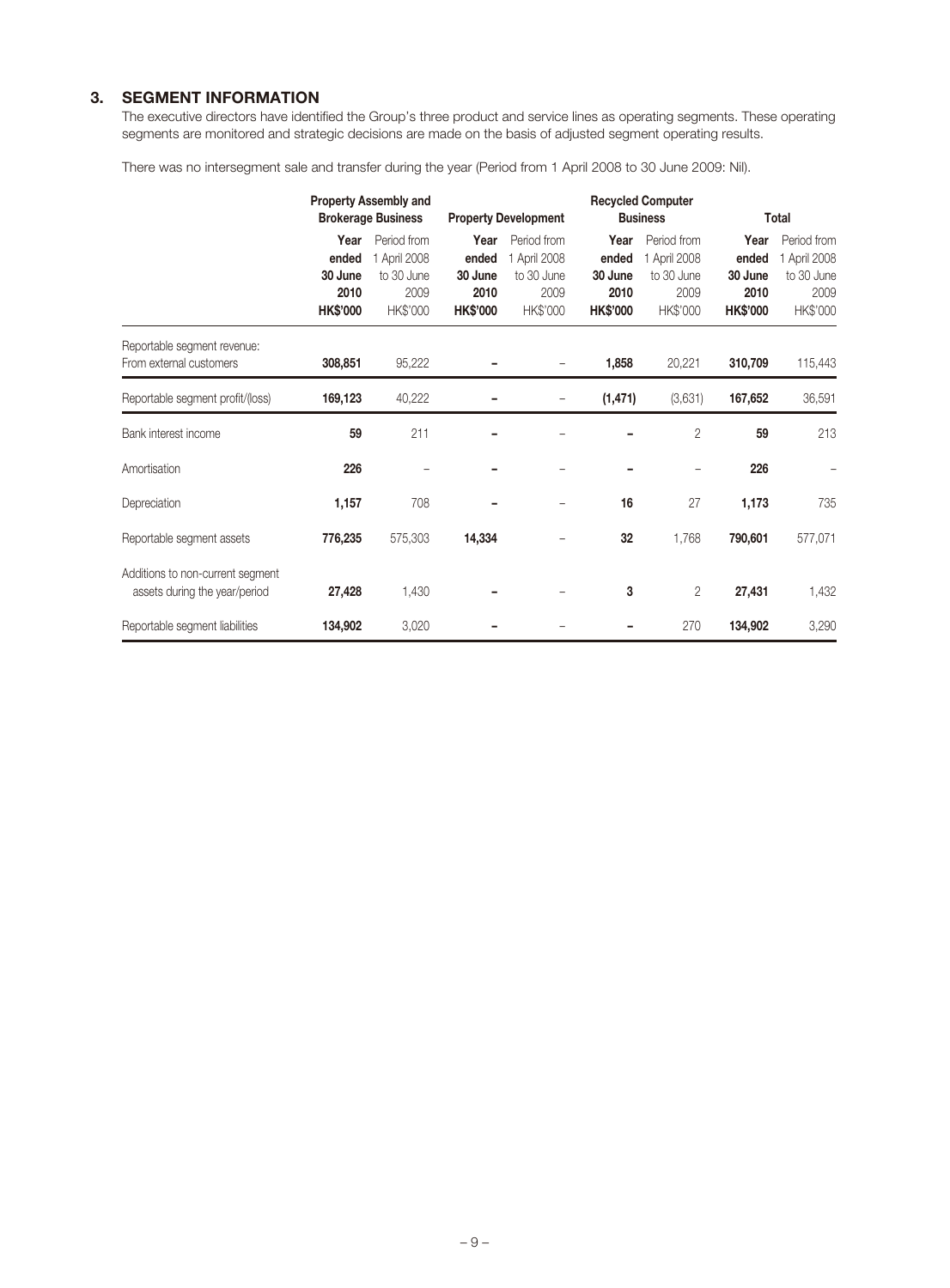The totals presented for the Group's operating segments reconcile to the Group's key financial figures as presented in the financial statements as follows:

|                                                                                     | Year ended<br>30 June 2010<br><b>HK\$'000</b> | Period from<br>1 April 2008 to<br>30 June 2009<br>HK\$'000 |
|-------------------------------------------------------------------------------------|-----------------------------------------------|------------------------------------------------------------|
| Reportable segment revenues                                                         | 310,709                                       | 115,443                                                    |
| Consolidated revenues                                                               | 310,709                                       | 115,443                                                    |
| Reportable segment profit                                                           | 167,652                                       | 36,591                                                     |
| Renovation service income                                                           | 37                                            |                                                            |
| Net fair value gain/(loss) on financial assets at fair value through profit or loss | 251                                           | (3,673)                                                    |
| Dividend income                                                                     | 439                                           | 465                                                        |
| Finance costs                                                                       | (5)                                           |                                                            |
| Share of profit of associates                                                       | 1                                             |                                                            |
| Unallocated corporate income                                                        | 777                                           | 4,273                                                      |
| Unallocated corporate expenses                                                      | (3,635)                                       | (2,970)                                                    |
| Profit before income tax from continuing operations                                 | 165,517                                       | 34,686                                                     |
|                                                                                     | 2010                                          | 2009                                                       |
|                                                                                     | <b>HK\$'000</b>                               | HK\$'000                                                   |
| Reportable segment assets                                                           | 790,601                                       | 577,071                                                    |
| Amount due from associate                                                           | 42,867                                        |                                                            |
| Available-for-sale financial assets                                                 | 116,304                                       | 28,612                                                     |
| Financial assets at fair value through profit or loss                               | 3,696                                         | 3,002                                                      |
| Corporate cash and bank balances and time deposits at banks                         | 179,348                                       | 194,165                                                    |
| Other corporate assets                                                              | 1,015                                         | 601                                                        |
| Group assets                                                                        | 1,133,831                                     | 803,451                                                    |
| Reportable segment liabilities                                                      | 134,902                                       | 3,290                                                      |
| Other corporate liabilities                                                         | 553                                           | 12,284                                                     |
| Group liabilities                                                                   | 135,455                                       | 15,574                                                     |

All revenue from external customers and non-current assets are located in Hong Kong. The geographical location of customers is based on the location at which the services were provided and the goods were delivered. The geographical location of the non-current assets is based on the physical location of the assets.

During the year, there was no revenue from external customers attributable to the Cayman Islands (domicile) (Period from 1 April 2008 to 30 June 2009: Nil) and no non-current assets were located in the Cayman Islands (2009: Nil). The country of domicile is the country where the Company was incorporated.

During the year, HK\$141,246,000 or 46% of the Group's revenue depended on a single customer in the Property Assembly and Brokerage Business (Period from 1 April 2008 to 30 June 2009: HK\$41,500,000 or 35%).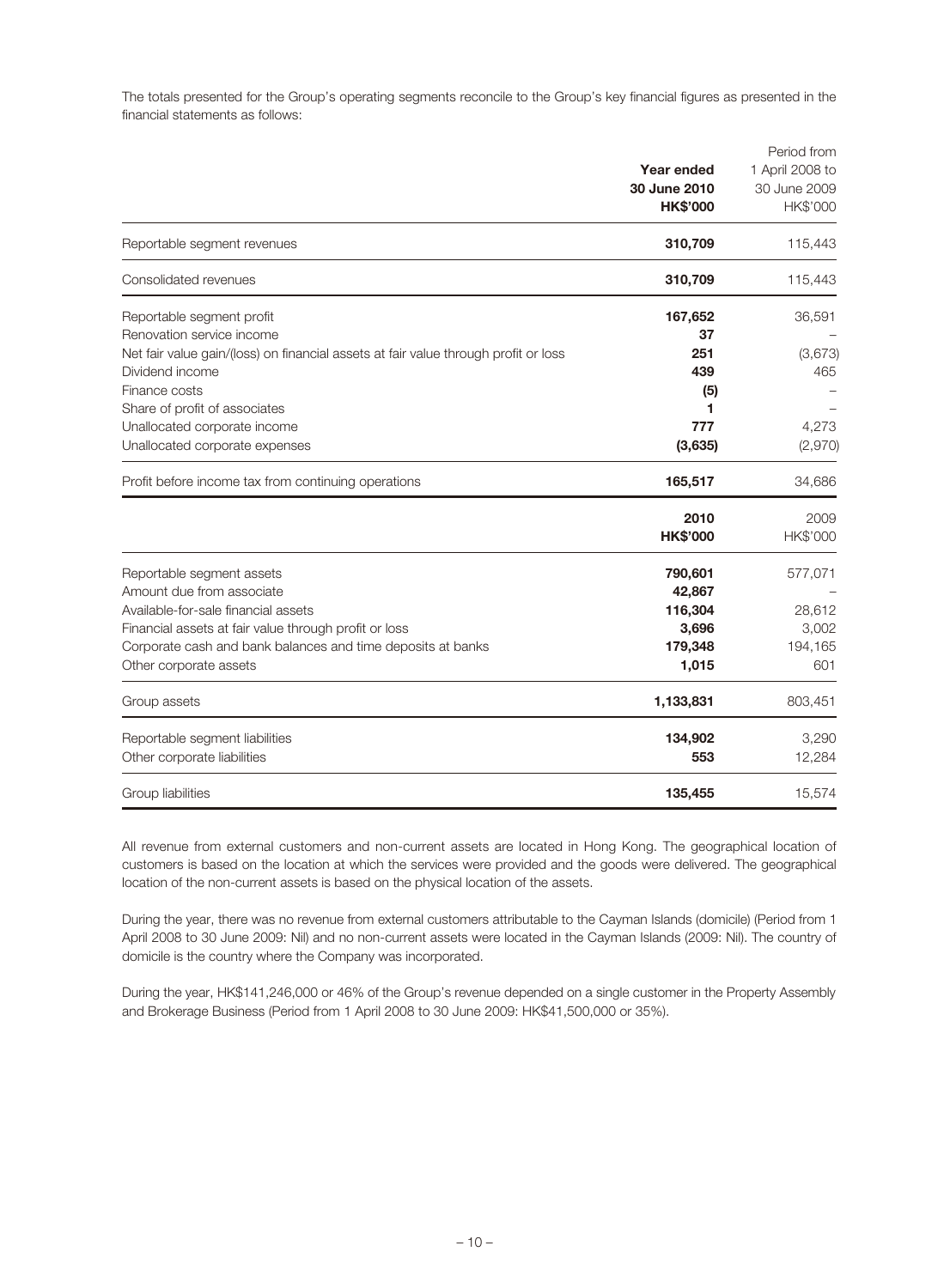# 4. REVENUE AND OTHER INCOME

The Group's principal activities are disclosed in note 1 to the announcement. Turnover of the Group is the revenue from these activities on continuing and discontinued operations.

Revenue from the Group's principal activities and other income recognised during the year/period are as follows:

|                                                                              |                 | Period from     |
|------------------------------------------------------------------------------|-----------------|-----------------|
|                                                                              | Year ended      | 1 April 2008 to |
|                                                                              | 30 June 2010    | 30 June 2009    |
|                                                                              | <b>HK\$'000</b> | HK\$'000        |
|                                                                              |                 | (Re-presented)  |
| Revenue on continuing operations                                             |                 |                 |
| Commission income                                                            | 293,851         | 53,320          |
| Sales of properties                                                          | 15,000          | 41,902          |
| Sales of goods                                                               | 1,858           | 20,221          |
|                                                                              | 310,709         | 115,443         |
| Other income on continuing operations                                        |                 |                 |
| Interest income                                                              | 835             | 4,273           |
| Dividend income                                                              | 439             | 465             |
| Rental income                                                                | 191             |                 |
| Renovation service income                                                    | 37              |                 |
| Net fair value gain on financial assets at fair value through profit or loss | 251             |                 |
| Exchange gain, net                                                           | $\mathbf{2}$    |                 |
| Sundry income                                                                | 296             | 366             |
|                                                                              | 2,051           | 5,104           |
|                                                                              | 312,760         | 120,547         |

Turnover of the Group for the year is HK\$310,709,000 (Period from 1 April 2008 to 30 June 2009: HK\$118,399,000).

# 5. OPERATING PROFIT

|                                                                              |                 | Period from     |
|------------------------------------------------------------------------------|-----------------|-----------------|
|                                                                              | Year ended      | 1 April 2008 to |
|                                                                              | 30 June 2010    | 30 June 2009    |
|                                                                              | <b>HK\$'000</b> | HK\$'000        |
|                                                                              |                 | (Re-presented)  |
| <b>Continuing operations</b>                                                 |                 |                 |
| Operating profit is arrived at after charging the following:                 |                 |                 |
| Auditors' remuneration                                                       | 448             | 456             |
| Amortisation                                                                 | 226             |                 |
| Cost of inventories recognised as expense                                    | 15,799          | 35,308          |
| Depreciation                                                                 | 1,333           | 735             |
| Directors' remuneration                                                      | 198             | 150             |
| Exchange loss, net                                                           |                 | 29              |
| Net fair value loss on financial assets at fair value through profit or loss |                 | 3,673           |
| Loss on disposals of property, plant and equipment                           |                 | 25              |
| Minimum lease payments under operating lease rentals for land and buildings  | 2,307           | 2,010           |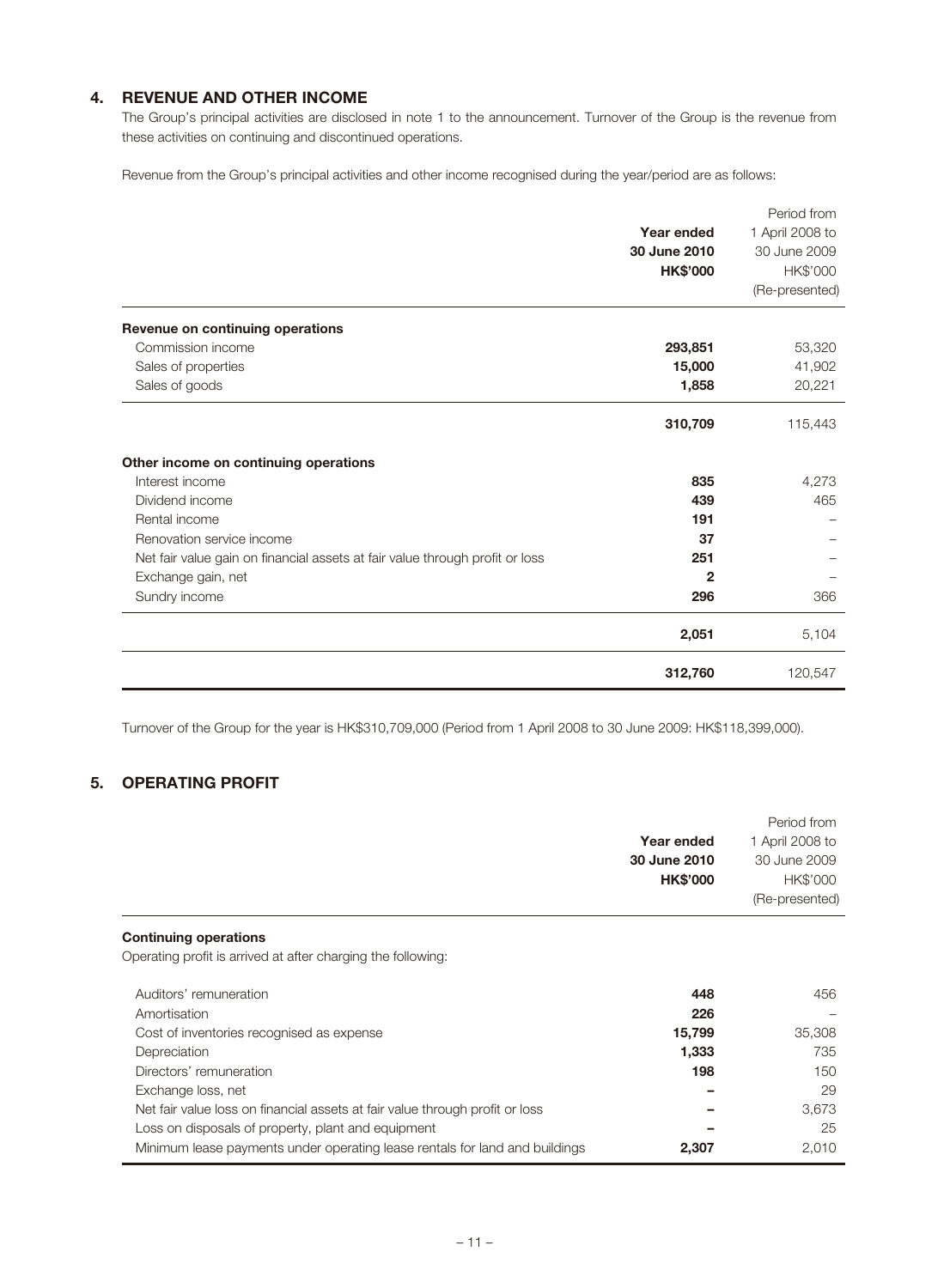### 6. FINANCE COSTS

The balance for the year ended 30 June 2010 represents the interest on the bank overdrafts. There were no interest expenses for the previous period.

# 7. INCOME TAX EXPENSE

Hong Kong profits tax has been provided at the rate of 16.5% (Period from 1 April 2008 to 30 June 2009: 16.5%) on the estimated assessable profits arising in Hong Kong for the year.

The amount of current income tax in the consolidated income statement represents:

|                                          |                 | Period from     |
|------------------------------------------|-----------------|-----------------|
|                                          | Year ended      | 1 April 2008 to |
|                                          | 30 June 2010    | 30 June 2009    |
|                                          | <b>HK\$'000</b> | HK\$'000        |
|                                          |                 | (Re-presented)  |
| Hong Kong                                |                 |                 |
| Current tax for the year/period          | 25,868          | 11,662          |
| Over-provision in respect of prior years |                 | (682)           |
| Total income tax expense                 | 25,868          | 10,980          |

### 8. DIVIDENDS

The directors of the Company do not recommend the payment of dividend for the year ended 30 June 2010.

A final dividend for the period from 1 April 2008 to 30 June 2009 of HK0.366 cent per share, amounting to HK\$10,718,000 was paid to the shareholders of the Company in November 2009. The final dividends proposed after the reporting date had not been recognised as a liability at the reporting date.

### 9. DISCONTINUED OPERATIONS

As mentioned in note 1, the business of trading of bags and accessories which were carried by FX International were disposed of to an independent third party on 13 November 2009. This business segment is presented as discontinued operations in accordance with HKFRS 5.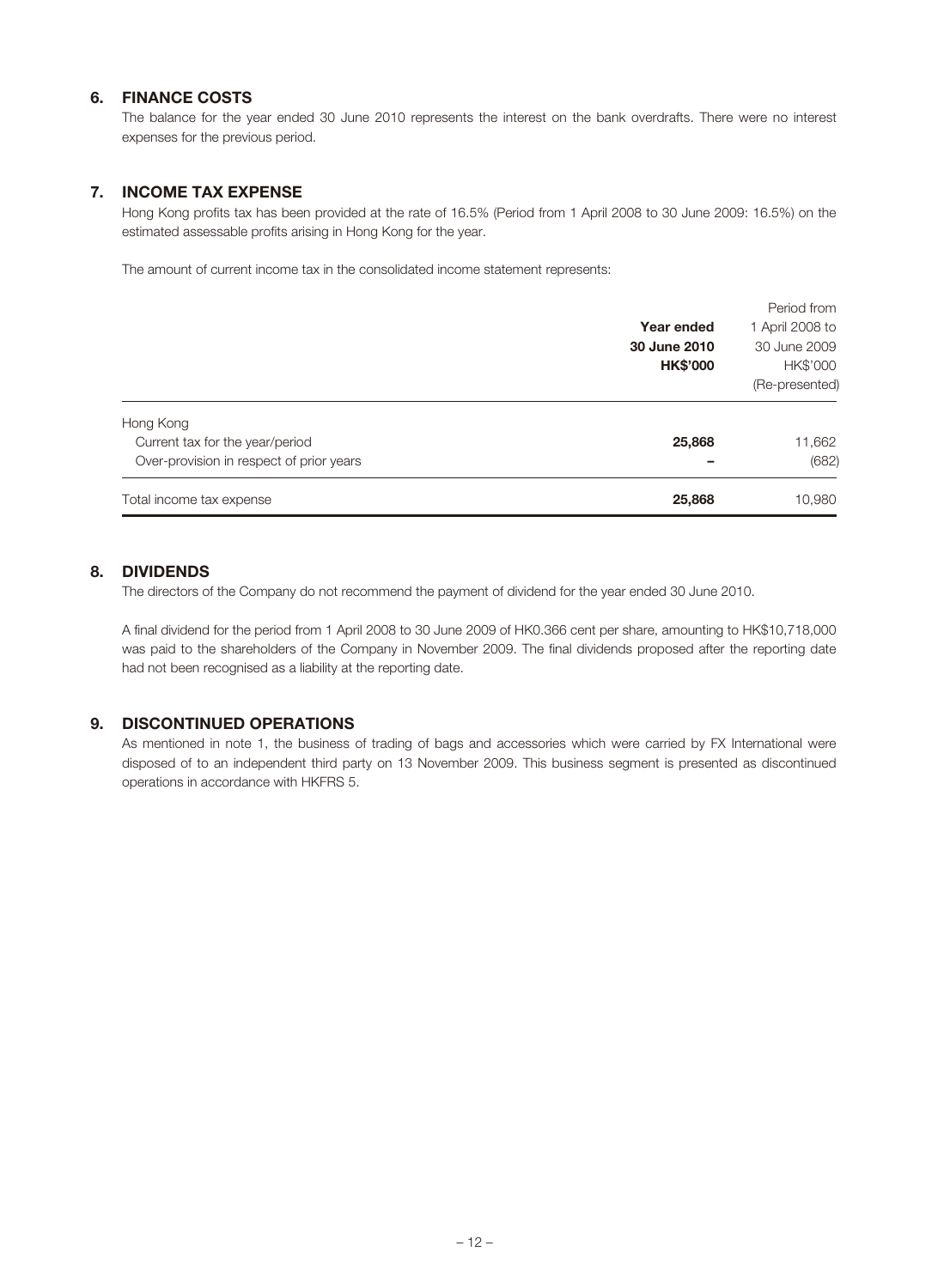# 10. EARNINGS/(LOSS) PER SHARE

The calculation of basic earnings/(loss) per share is based on the following:

|                                                                                          | Year ended<br>30 June 2010 | Period from<br>1 April 2008 to<br>30 June 2009 |
|------------------------------------------------------------------------------------------|----------------------------|------------------------------------------------|
|                                                                                          |                            | (Re-presented)                                 |
| Profit/(loss) for the year/period, attributable to the owners<br>of the Company (HK'000) |                            |                                                |
| - from continuing operations                                                             | 139,649                    | 23,706                                         |
| - from discontinued operations                                                           | 788                        | (79)                                           |
|                                                                                          | 140,437                    | 23,627                                         |
| Weighted average number of ordinary shares in issue ('000)                               | 2,928,500                  | 2,928,500                                      |
| Basic earnings/(loss) per share (HK cents)                                               |                            |                                                |
| - from continuing operations                                                             | 4.77                       | 0.82                                           |
| - from discontinued operations                                                           | 0.03                       | (0.01)                                         |
|                                                                                          | 4.80                       | 0.81                                           |

Diluted earnings per share for the year ended 30 June 2010 and for the period from 1 April 2008 to 30 June 2009 were not presented because there was no potential ordinary share in existence during the year/period.

# 11. INTERESTS IN AND AMOUNT DUE FROM ASSOCIATES

|                     | 2010<br><b>HK\$'000</b> | 2009<br>HK\$'000 |
|---------------------|-------------------------|------------------|
| Non-current         |                         |                  |
| Share of net assets | -                       |                  |
| <b>Current</b>      |                         |                  |
| Due from associate  | 42,867                  | -                |

As at 30 June 2010, amount due from associate is unsecured, interest-free and repayable on demand.

### 12. GOODWILL

Goodwill in 2010 and 2009 arose from the acquisition of Richfield Realty Limited ("Richfield Realty") in 2007. The net carrying amount of goodwill can be analysed as follows:

|                                                                                                               | 2010<br><b>HK\$'000</b> | 2009<br>HK\$'000 |
|---------------------------------------------------------------------------------------------------------------|-------------------------|------------------|
| Net carrying amount at the beginning of year/period<br>Adjustment on the purchase consideration of            | 474,000                 | 156.200          |
| Richfield Realty pursuant to settlement agreements                                                            |                         | 317,800          |
| Net carrying amount at the end of year/period attributable to<br>the Property Assembly and Brokerage Business | 474,000                 | 474,000          |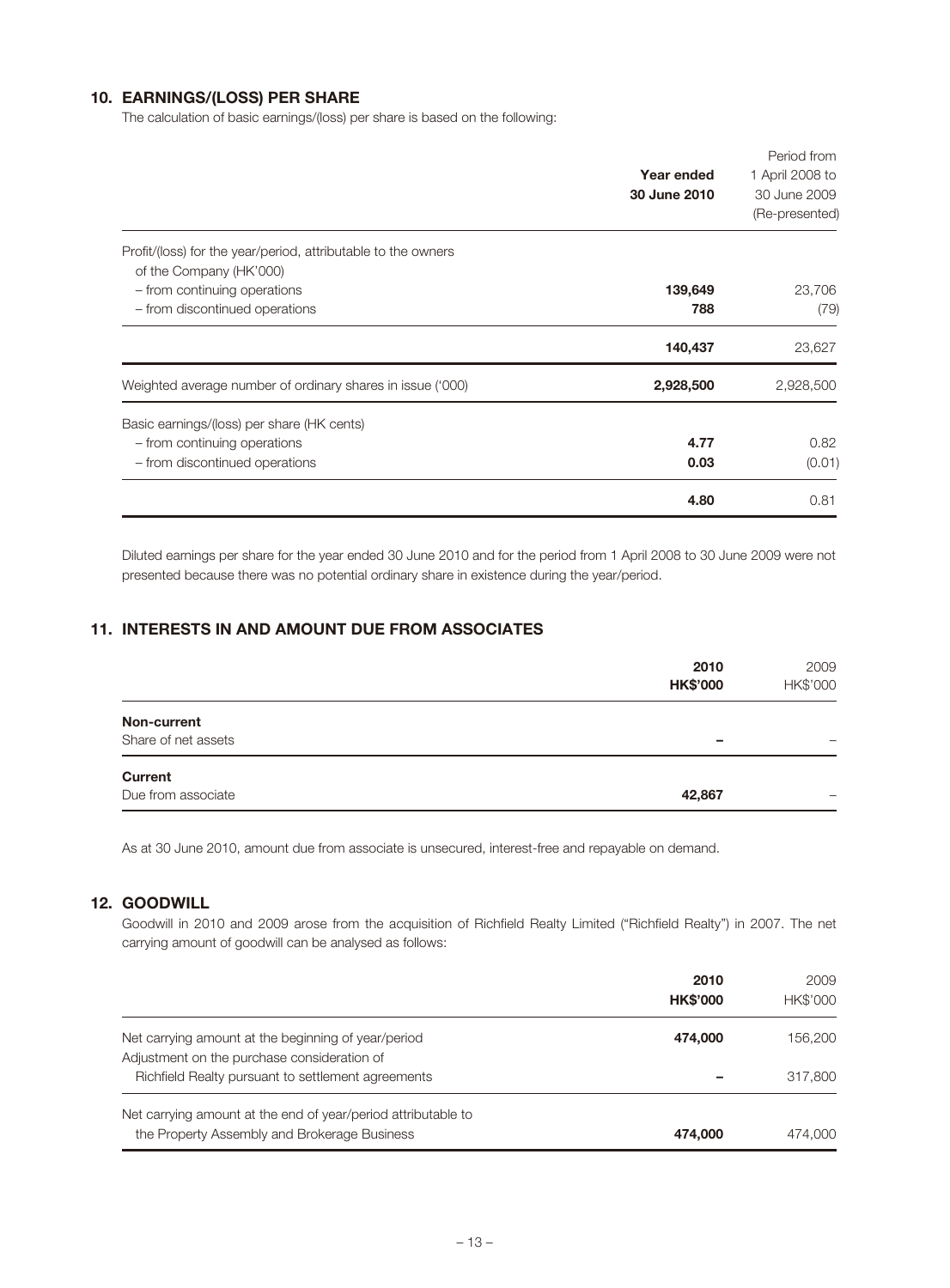# 13. AVAILABLE-FOR-SALE FINANCIAL ASSETS

|                                      | 2010<br><b>HK\$'000</b> | 2009<br>HK\$'000 |
|--------------------------------------|-------------------------|------------------|
| Listed equity securities - Hong Kong | 99,200                  | 19,700           |
| Unlisted investment funds            | 17,104                  | 8,912            |
|                                      | 116,304                 | 28,612           |
| Market value of listed investments   | 99,200                  | 19,700           |

# 14. PROPERTIES HELD FOR TRADING

The analysis of carrying amount of properties held for trading is as follows:

|                                  | 2010<br><b>HK\$'000</b> | 2009<br>HK\$'000 |
|----------------------------------|-------------------------|------------------|
| In Hong Kong                     |                         |                  |
| - 10 to 50 years (medium leases) | 18,948                  | 18,948           |
| - 50 years or more (long leases) | 18,502                  | 22,025           |
|                                  | 37,450                  | 40,973           |

# 15. TRADE RECEIVABLES

|             | 2010<br><b>HK\$'000</b> | 2009<br>HK\$'000 |
|-------------|-------------------------|------------------|
| Non-current | -                       | 730              |
| Current     | 102,445                 | 4,466            |
|             | 102,445                 | 5,196            |

For the trading of bags and accessories and the Recycled Computer Business, the Group's trading terms with its customers are mainly on credit, which generally have credit periods of up to 90 days (2009: 90 days) and do not bear any interest.

For the Property Assembly and Brokerage Business, the Group generally allows a credit period from 1 month to 3 years (2009: 1 month to 3 years) to its trade customers, in accordance with the terms of the mutual agreements after individual negotiations.

Based on the invoice dates, ageing analysis of trade receivables is as follows:

|                | 2010<br><b>HK\$'000</b> | 2009<br>HK\$'000 |
|----------------|-------------------------|------------------|
| Within 90 days | 101,583                 | 5,196            |
| 91 to 180 days | 361                     | $\qquad \qquad$  |
| Over 180 days  | 501                     | -                |
|                | 102,445                 | 5,196            |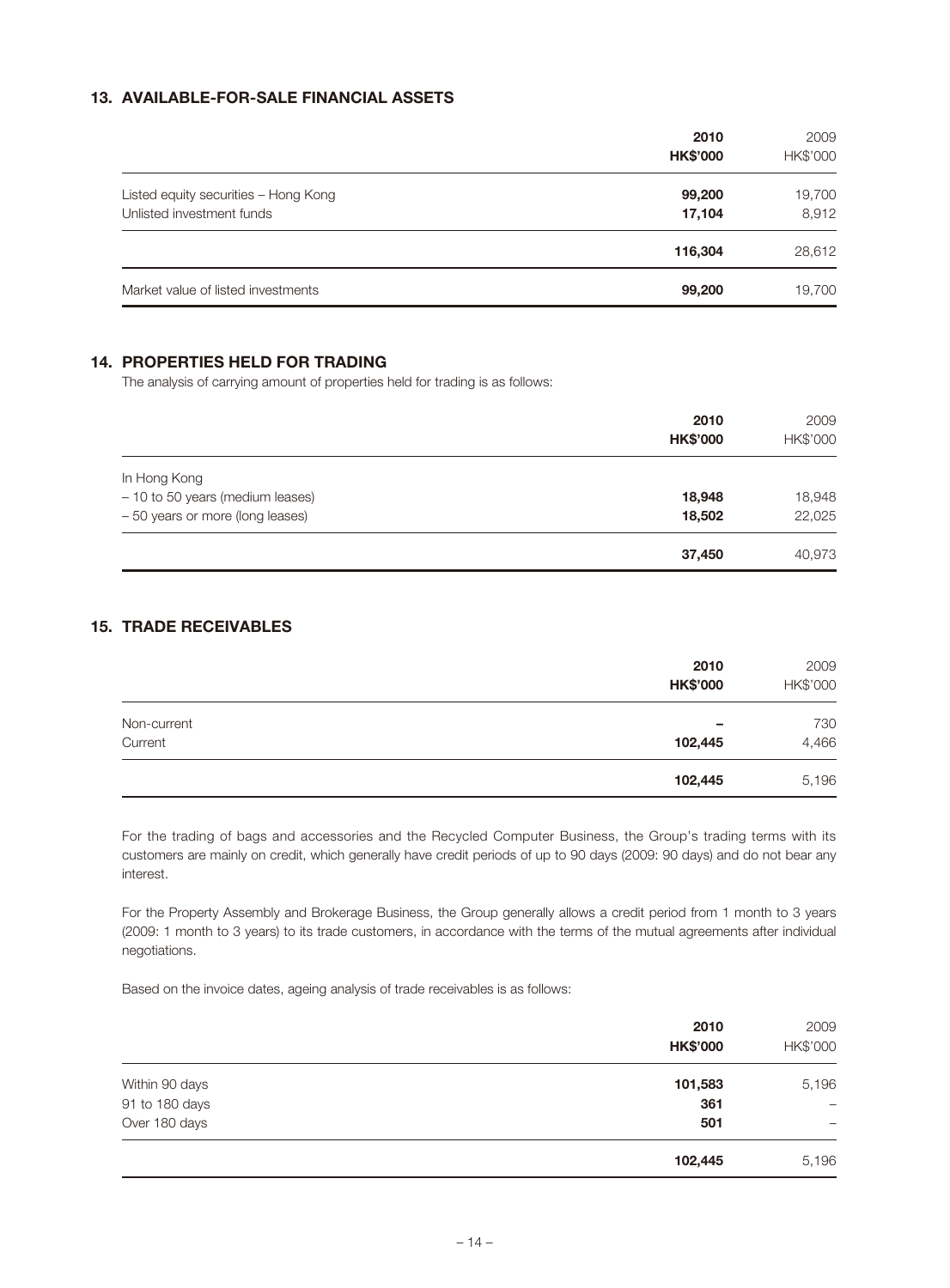# 16. FINANCIAL ASSETS AT FAIR VALUE THROUGH PROFIT OR LOSS

These represented the unlisted investment funds in United Kingdom and are held for trading purposes. The balances at the reporting dates are stated at fair value which have been determined by reference to the quoted bid prices at the reporting dates.

### 17. RESTRICTED BANK DEPOSITS

These bank deposits are kept in the separate bank accounts by the Group as these are money temporarily received from the developers of the property assembly projects and are held on behalf of the developers for the purpose of the payments of initial deposits to the owners of the properties in accordance with the provisional sale and purchase agreements.

As these bank deposits are restricted to a specific use by the Group, they do not form part of the cash management of the Group.

### 18. TRADE PAYABLES

The Group was granted by its suppliers' credit periods ranging from 30 days to 90 days (2009: 30 days to 90 days). Based on the invoices dates, ageing analysis of trade payables is as follows:

|                                   | 2010<br><b>HK\$'000</b>  | 2009<br>HK\$'000 |
|-----------------------------------|--------------------------|------------------|
| Over 1 year but less than 2 years | $\overline{\phantom{0}}$ | 1,994            |

The directors of the Company consider that the carrying amounts approximated their fair value.

# 19. SHARE CAPITAL

|                                     | 2010          |                 | 2009          |          |
|-------------------------------------|---------------|-----------------|---------------|----------|
|                                     | <b>Number</b> |                 | <b>Number</b> |          |
|                                     | of shares     |                 | of shares     |          |
|                                     | 000'          | <b>HK\$'000</b> | <b>'000</b>   | HK\$'000 |
| Authorised:                         |               |                 |               |          |
| Ordinary shares of HK\$0.01 each    | 10,000,000    | 100,000         | 10,000,000    | 100,000  |
|                                     |               |                 |               |          |
|                                     | <b>Number</b> | Ordinary        | Number        | Ordinary |
|                                     | of shares     | shares          | of shares     | shares   |
|                                     | 000'          | <b>HK\$'000</b> | <b>'000</b>   | HK\$'000 |
| Issued and fully paid:              |               |                 |               |          |
| At the beginning of the year/period |               |                 |               |          |
| and at the end of the year/period   | 2,928,500     | 29,285          | 2,928,500     | 29,285   |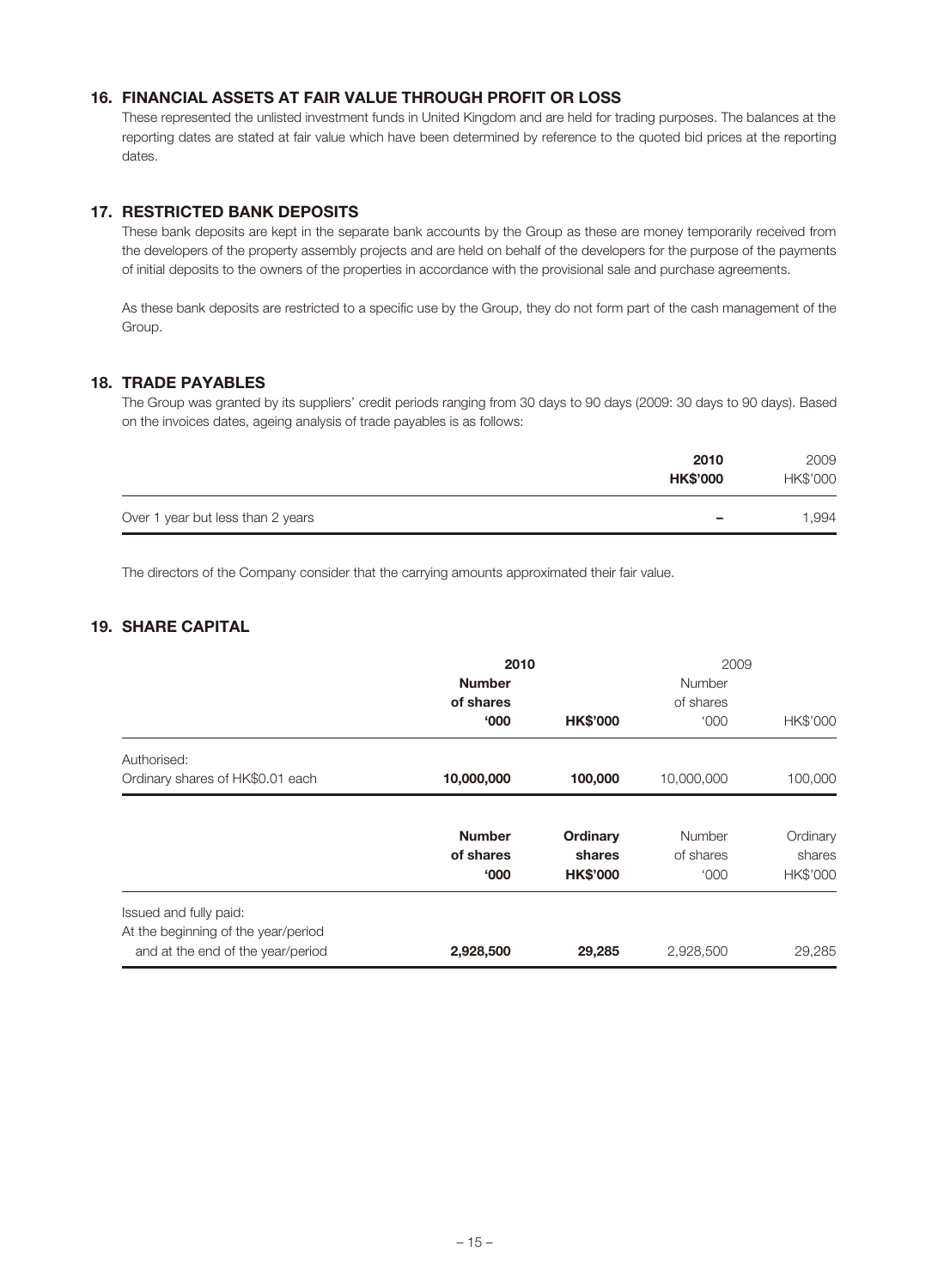### 20. MATERIAL RELATED PARTY TRANSACTIONS

#### 20.1The following transactions were carried out with the related parties:

|                                                    |                 | Period from     |
|----------------------------------------------------|-----------------|-----------------|
|                                                    | Year ended      | 1 April 2008 to |
|                                                    | 30 June 2010    | 30 June 2009    |
|                                                    | <b>HK\$'000</b> | <b>HK\$'000</b> |
| Rental expenses paid to a related company owned    |                 |                 |
| by a director of a subsidiary of the Company       | 872             | 1,181           |
| Rental expenses paid to a related company owned    |                 |                 |
| by one of the directors of the Company             | 604             |                 |
| Printing fees paid to a related company controlled |                 |                 |
| by one of the directors of the Company             | 312             |                 |
| Professional fees paid to a related company        |                 |                 |
| in which one director of the Company is a partner  | 47              | 503             |
| Commission income from an associate                | 11,765          |                 |
|                                                    | 13,600          | 1,684           |

These transactions were conducted at pre-determined prices in accordance with terms mutually agreed between the Group and these related parties. These transactions are conducted in the normal course of business.

#### 20.2Key management personnel compensation

| Short-term employee benefits | 13.542                          | 2,150                          |
|------------------------------|---------------------------------|--------------------------------|
|                              | 30 June 2010<br><b>HK\$'000</b> | 30 June 2009<br>HK\$'000       |
|                              | Year ended                      | Period from<br>1 April 2008 to |

# 21. EVENTS SUBSEQUENT TO THE REPORTING DATE

- (a) During the period from 30 July 2010 to 23 August 2010, the Group entered into the provisional sale & purchase agreements with the property owners in relation to the acquisition of the majorities of the properties located at Nos. 142, 144, 146, 148, 150, 152 and 154 of Carpenter Road, Kowloon City, Hong Kong for redevelopment at an aggregate cash consideration of HK\$312,271,000. As at 30 June 2010, the Group has acquired 1 flat of No. 142 of Carpenter Road which is classified as properties under development.
- (b) On 9 July 2010, the Group granted the 8,400,000 share options to a director of the Company and a director of a subsidiary of the Company each at a conversion price of HK\$0.59 per share.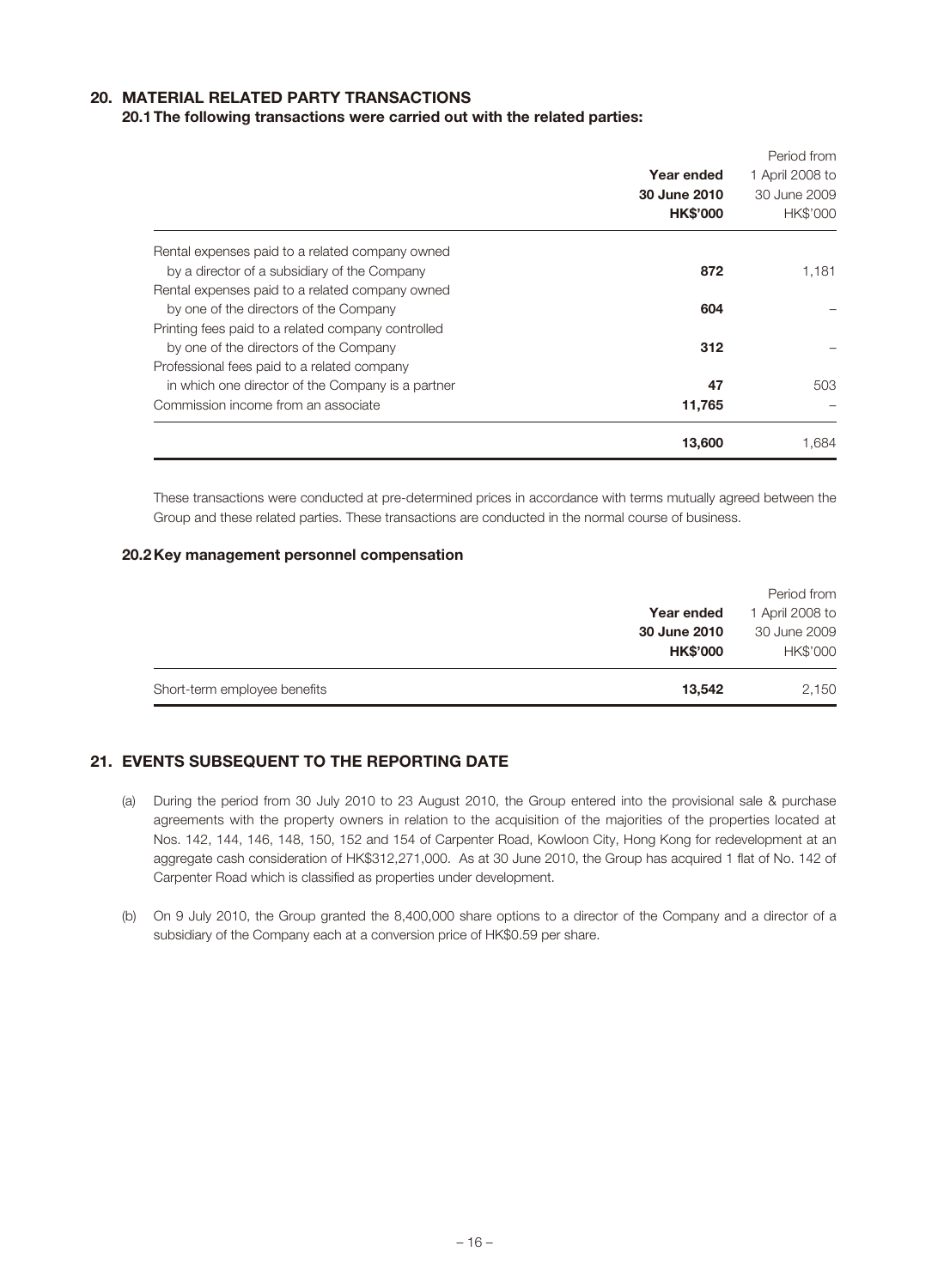# Management Discussion and Analysis

# **GENERAL**

The Group is principally engaged in provision of property brokerage services, carrying out schemes for property consolidation, assembly and redevelopment and property trading in Hong Kong. The Group has suspended the business of trading of recycled computers from 1 September 2009. The business of trading of bags and accessories was disposed of to an independent third party on 13 November 2009. During the year, the Group has diversified its business scope and commenced to engage in property development business in Hong Kong.

The Group is currently engaged in property assembly schemes for approximately 270 redevelopment projects in Hong Kong. Those engaged projects are all residential and commercial properties which are located in Hong Kong Island and Kowloon.

### FINANCIAL PERFORMANCE

During the year, the Group recorded a turnover (for both continuing and discontinued operations) of approximately HK\$310,709,000, representing an increase of approximately 162% compared with the previous fiscal period of approximately HK\$118,399,000. The surge in turnover was mainly attributed to the increase in turnover of the property assembly and brokerage business. In respect of the business of property assembly and brokerage, it contributes approximately HK\$308,851,000 to the turnover of the Group for the year and this represents an increase of approximately 224% compared with the previous year of approximately HK\$95,222,000.

Profit before income tax (for both continuing and discontinued operations) of the Group for the year was approximately HK\$166,305,000, representing an increase of approximately 381% when compared with the previous period of approximately HK\$34,607,000. Due to the increase of turnover, profit attributable to owners of the Company for the year was increased to approximately HK\$140,437,000 compared with the profit attributable to owners of the Company of approximately HK\$23,627,000 last period.

### BUSINESS OVERVIEW

#### Property Assembly and Brokerage Business

For the year ended 30 June 2010, having benefited from the overall improvement in both the global and Hong Kong economies, the consumer sentiment continued to grow and most of the developers are more aggressive in increasing their land reserve in urban area by acquisition of old buildings for redevelopment. In view of this, the Group continued to expand its core business of property assembly and brokerage business. In addition, the shift of business strategy since 2007 by diversifying its sourcing area from Mid-Levels property market to those where prevailing prices are less inflated, such as Western District, Ho Man Tin and Sham Shui Po, etc., enable the Group to further expand its market share and coverage in both Kowloon and Hong Kong Island.

As a result of the improvement in property market in Hong Kong, the performance of the Group recorded a reasonable growth for the year ended 30 June 2010 with a turnover from the property assembly and brokerage business of approximately HK\$308,851,000, which was increased by approximately 224% compared with that of approximately HK\$95,222,000 for the 15-month period ended 30 June 2009. The operating profit for the property assembly and brokerage business was approximately HK\$169,123,000 which was increased by approximately 320% compared with that of approximately HK\$40,222,000 for the previous period.

The improved result for the year was mainly attributable to the increase in number of property assembly project completed. The progress for most property assembly projects, such as Western Court in Western District, Central Mansion in Causeway Bay, and other major projects in Mid-Levels West, Sham Shui Po and Causeway Bay, etc., which have been delayed in previous period, was satisfactory during the year. For the year ended 30 June 2010, the Group has completed 20 major assembly projects, which are mainly located in densely populated location in Hong Kong Island and Kowloon side, including, Causeway Bay, Mid-Levels, Western District, Mongkok, Aberdeen, Tai Kok Tsui, Kowloon City and Shum Shui Po, etc. The total contract sum of the major completed projects and the total gross profit for the major completed projects recorded for the year are approximately HK\$5,540,000,000 and HK\$160,000,000, respectively.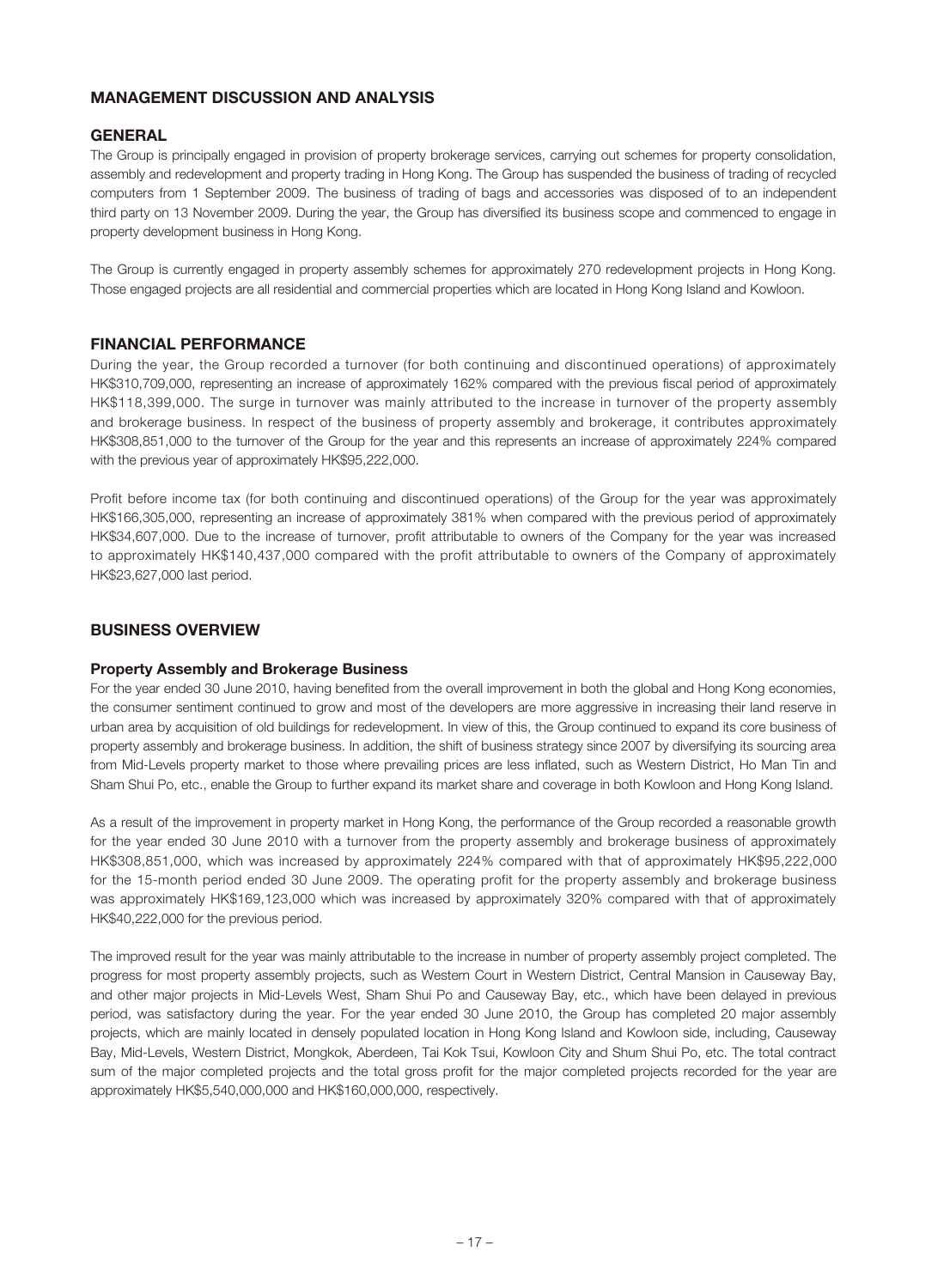As at 30 June 2010, the Group had approximately 270 property assembly projects in progress with total site areas of approximately 2,800,000 square feet. Among these projects in progress, there were approximately 100 projects located on Hong Kong Island, mainly in Mid-Levels, Sheung Wan, Causeway Bay, Western District, Shau Kei Wan, Quarry Bay, Aberdeen, etc. There were approximately 170 projects located in Kowloon side, mainly in Mongkok, Sham Shui Po, Tai Kok Tsui, Ho Man Tin, Kwun Tong, To Kwa Wan, Kowloon City, etc..

To commensurate with the increase in number of property assembly projects and the continuous improvement of the quality of our services, the Group has expanded its property assembly teams from approximately 90 to 140 staff during the year. The Group believes that a high quality real estate agency team is a key to the success of property assembly business. As a result, all agency staff recruited by the Group have good working experience in relevant industries. During the year, the Group also accompanied with some legal firms, professional bodies and government authorities to organize regular training programs to all agency staff in order to further enhance their service quality and to realize the service promises of the Group.

#### Property Development Business

With a view to complement and leverage on the property assembly business, the Group decided to broaden and diversify the revenue base and expand its existing business into the property development market. On 18 May 2010, the Group entered into a shareholder's agreement with a wholly owned subsidiary of Phoenix Asia Real Estate Investment, a customer of the Group, for establishing an associate for a property development project at Nos. 18-32 Junction Road, Kowloon, Hong Kong, which the Group has 30% equity interests. The project has a site area of approximately 10,200 square feet and a gross floor area of approximately 91,800 square feet and the Group is intended to develop it into a composite residential/commercial building.

In addition, the Group has also commenced the acquisition of another property assembly project at Nos. 142-154 Carpenter Road, Kowloon, Hong Kong in June 2010, which the Group decided to hold 100% equity interests of the project. The projects has a site area of approximately 9,100 square feet and a gross floor area of approximately 82,000 square feet and the Group is intended to develop it into a composite residential/commercial building. Up to the date of this announcement, the Group has already acquired more than 80% of the properties of the project. Details of the associate and the own development project have been disclosed in the Company's announcements dated 18 May 2010 and 23 August 2010, respectively. Upon completion, both projects will give considerable returns to the Group.

#### Other Business

The trading business of recycled computers contributed approximately HK\$1,858,000 to the Group's turnover, representing approximately 0.6% of the Group's turnover for the year. It recorded a segment loss of approximately HK\$1,471,000 for the year. Because of the unsatisfactory results, the Group has suspended the business of the trading of recycled computers from 1 September 2009 and would consider to terminate it if the loss persisted. There was no turnover for the business of trading of bag and accessories for the year ended 30 June 2010. The business of trading of bag and accessories was disposed of to an independent third party on 13 November 2009.

### PROSPECTS

The Hong Kong property market rebounded gradually since the first quarter of year 2009 due to the recovering economy, improvement of market sentiment and low interest rate environment. Prosperity of property market and the favourable change in legislation fostered the increasing need of urban renewal, which create favorable business environment to the Group.

With the prospering property market, the market demand for residential projects remains strong and the property developers are more aggressive in increasing their land reserve to cater for future demand. In view of the limited supply of land in Hong Kong, property assembly for redevelopment purpose would be one of the major sources of land supply to the developers. The demand for the Group's high-quality property assembly projects, especially in urban district, will continue to increase steadily. The property assembly and brokerage business will continue to generate a stable income to the Group. The Group will from time to time review and manage the project mix of the property assembly projects in progress to maintain the profitability and a stable income stream for the Group.

At present, there are about 40,000 buildings which are 40 years' old or above in Hong Kong. Among which 8% or around 3,200 building are over 50 years' old. In the 60's, Hong Kong experienced rapid population and economic growth, which triggered a building boom and massive urban expansion. Due to premature construction technology and without constant maintenance, buildings rapidly deteriorate and decline into slums. Redevelopment and urban renewal is now becoming more pressing. The problem of ageing and decaying buildings is most serious in older urban areas, and these areas include Sham Shui Po, Kwun Tong, Mongkok, Western District, Sau Kei Wan and To Kwa Wan, etc. The collapse of To Kwa Wan tenement buildings in January 2010 has triggered the alarm for the safety of those tenement buildings in Hong Kong and the urgent needs for urban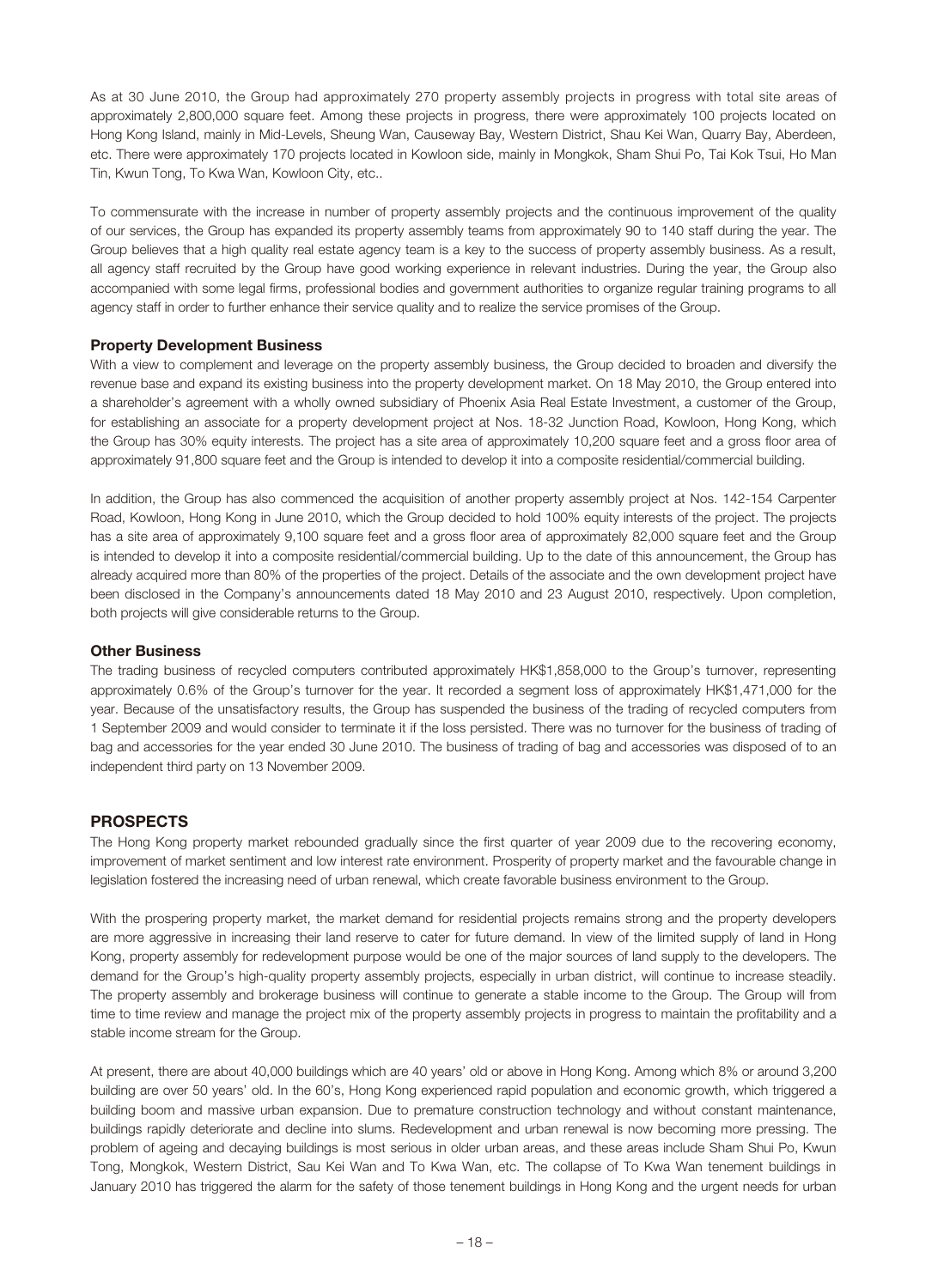redevelopment. Different sectors of Hong Kong community also show recognition and support toward the urban redevelopment projects to revitalize the amenities in the old community. In view of this, the government policies are expected to be more favourable to the redevelopment.

The government lowered the compulsory auction sales threshold of old building from 90% to 80% since 1 April 2010, such that developer who own 80% of the properties can apply for compulsory sale. The lower threshold will be confined to three criteria for old buildings: blocks older than 50 years; those with last unit represented more than 10% shares; and industrial blocks outside industrial zones that are more than 30 years. The new enactment can shorten the acquisition time required for the Group's projects and would greatly facilitate private sector participation in urban renewal, thus provide more opportunities to the Group in acquiring full ownership of target properties.

In light of the growing potential of the property development market in Hong Kong, the Group has been actively seeking to diversify its business scope and considers that the engagement in property development will broaden the revenue base of the Group and will benefit the Company and the shareholders as a wholes in the long run. During the year, the Group has engaged in two property development projects and those projects represent excellent opportunities for the Group to tap into the property development market and will enhance the shareholders' value. The experience and expertise of the Group obtained in both projects can also be applicable to our future property development projects and with the experience of the Group in the property market in Hong Kong, the Board is optimistic in the prospect of the property development business of the Group.

Notwithstanding the uncertainty on recovery of the global economy, the Group remains optimistic in property assembly and brokerage business and property development business in Hong Kong. The Group is dedicated to develop strategically in the property assembly and brokerage business and the property development business and actively seeking opportunities for premium property redevelopment projects so as to drive the growth of the Group. The Group has been committed to conducting property assembly since 2007, and it is also our pursuit to alleviate the problem of urban ageing in the old districts in Hong Kong, and thereby improve the environment and quality of life in those neighborhoods.

In respect of the trading businesses of bags and accessories and recycled computers, profit margin and turnover are expected to be tumbled in the forthcoming future due to keen competition and surge of operating costs. Since both businesses are not the core businesses of the Group, the Group has suspended these businesses from 1 September 2009 and has directed the resources to development of the business of property assembly and brokerage. The business of trading of bags and accessories was disposed of to an independent third party on 13 November 2009.

# Liquidity, financial resources and capital structure

As at 30 June 2010, the Group had net current assets of approximately HK\$380,220,000 (2009: approximately HK\$282,873,000) including bank and cash balances of approximately HK\$231,842,000 (2009: approximately HK\$247,131,000).

The gearing ratio was 0.07% as at 30 June 2010 (2009: Nil). The gearing ratio is derived by dividing the total of bank overdraft, loans and finance lease liabilities by total assets. The gearing ratio remained relatively stable in the financial year under review compared to 30 June 2009.

During the year, the Group financed its operations with its own working capital. As at 30 June 2010, total unsecured and secured bank borrowings of the Group amounted to approximately HK\$389,000 (2009: Nil), which are repayable on demand. Total other borrowings of the Group amounted to HK\$453,000 (2009: Nil), which are repayable within a period of not exceeding 5 years. There is no material change in capital structure of the Company during the year.

### SIGNIFICANT INVESTMENT HELD, MATERIAL ACQUISITIONS OR DISPOSALS OF SUBSIDIARIES AND AFFILIATED COMPANIES, AND FUTURE PLANS FOR MATERIAL INVESTMENTS OR CAPITAL ASSETS

Save for those disclosed in this announcement, there were no significant investment held, material acquisitions or disposals of subsidiaries and affiliated companies during the year and there is no plan for material investments or capital assets as at the date of this announcement.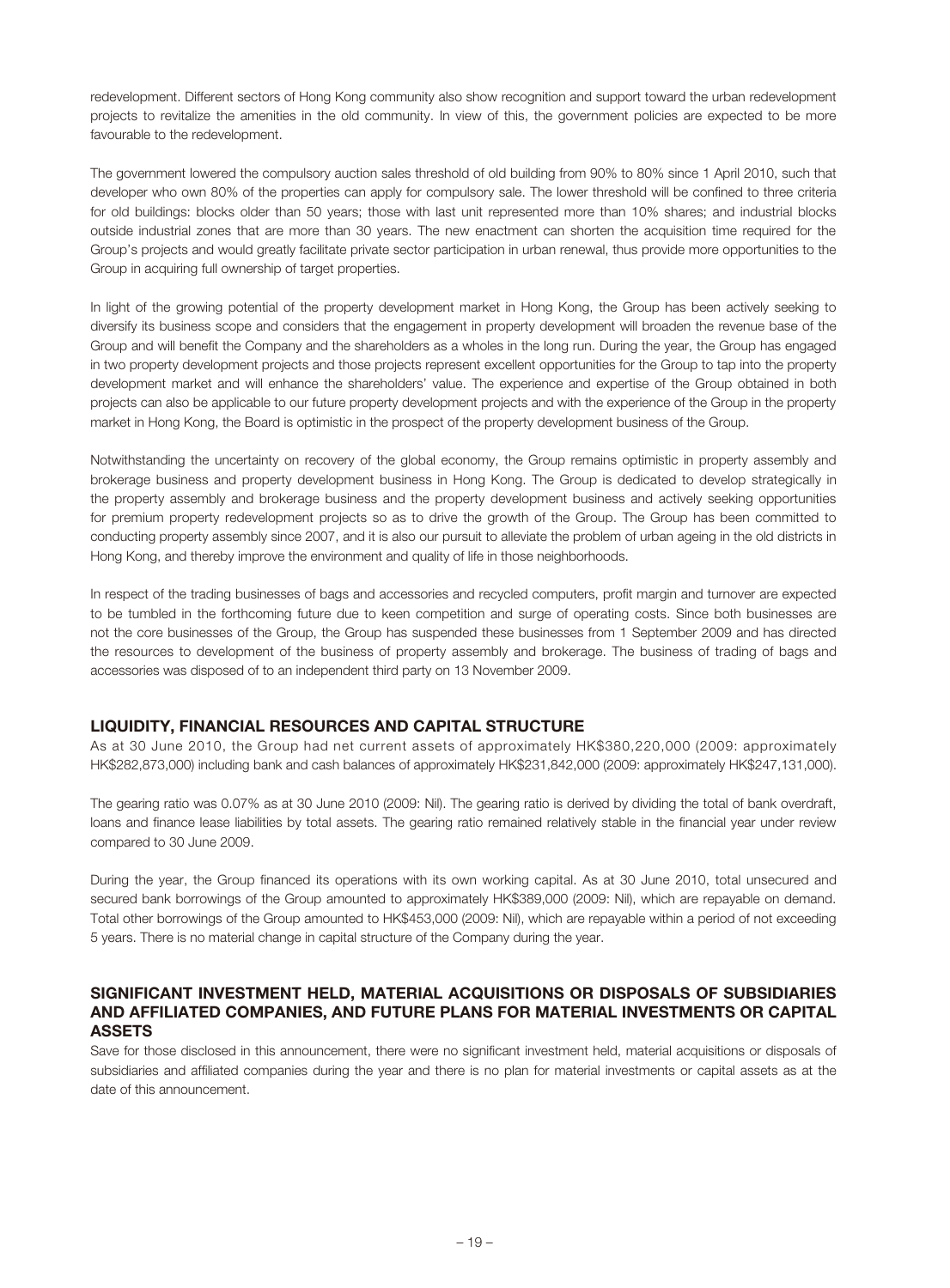# **CONTINGENT LIABILITIES**

As at 30 June 2010, the Group had given guarantees of HK\$144 million in respect of the banking facilities of the associate for the property development project at Nos. 18-32 Junction Road, Kowloon, Hong Kong (2009: Nil).

# Lease and contracted commitments

The Group leases certain of its office premises under non-cancellable operating lease arrangements with lease terms ranging from one to two years.

At 30 June 2010, the total future minimum lease payments under non-cancellable operating leases payable by the Group are as follows:

|                              | 2010<br><b>HK\$'000</b> | 2009<br>HK\$'000 |
|------------------------------|-------------------------|------------------|
| Within one year              | 1,560                   | 1,190            |
| In the second to fifth years | 906                     | 273              |
|                              | 2,466                   | 1,463            |

# CAPITAL COMMITMENTS

|                                                                  | Group                   |                         | Company                 |                  |
|------------------------------------------------------------------|-------------------------|-------------------------|-------------------------|------------------|
|                                                                  | 2010<br><b>HK\$'000</b> | 2009<br><b>HK\$'000</b> | 2010<br><b>HK\$'000</b> | 2009<br>HK\$'000 |
| Contracted but not provided for:<br>Leasehold land and buildings |                         | 22,994                  | -                       |                  |
| Available-for-sale financial assets                              | 2,643                   | 10.418                  | 2,643                   | 10,418           |
|                                                                  | 2,643                   | 33,412                  | 2,643                   | 10,418           |

### FOREIGN EXCHANGE EXPOSURE

The Group's income and expenditure during the year were denominated in United States dollars ("US\$"), HK dollars ("HK\$") and Renminbi ("RMB"), and most of the assets and liabilities as at 30 June 2010 were denominated in HK\$. Accordingly, the Board is of the view that, to a certain extent, the Group is exposed to foreign currency exchange risk. For the US\$ foreign exchange exposure, the Board believes the exposure is small as the exchange rate of US\$ to HK\$ is comparatively stable. However, the Group is exposed to RMB foreign exchange exposure and fluctuation of exchange rates of RMB against HK\$ could affect the Group's results of operations. During the year, no hedging transaction or arrangement was made since the amount is small.

# Treasury policies

The Group adopts a conservative approach towards its treasury policies. The Group strives to reduce exposure to credit risk by performing ongoing credit evaluations of the financial conditions of its customers. To manage liquidity risk, the Board closely monitors the Group's liquidity position to ensure that the liquidity structure of the Group's assets, liabilities and commitments can meet its funding requirements.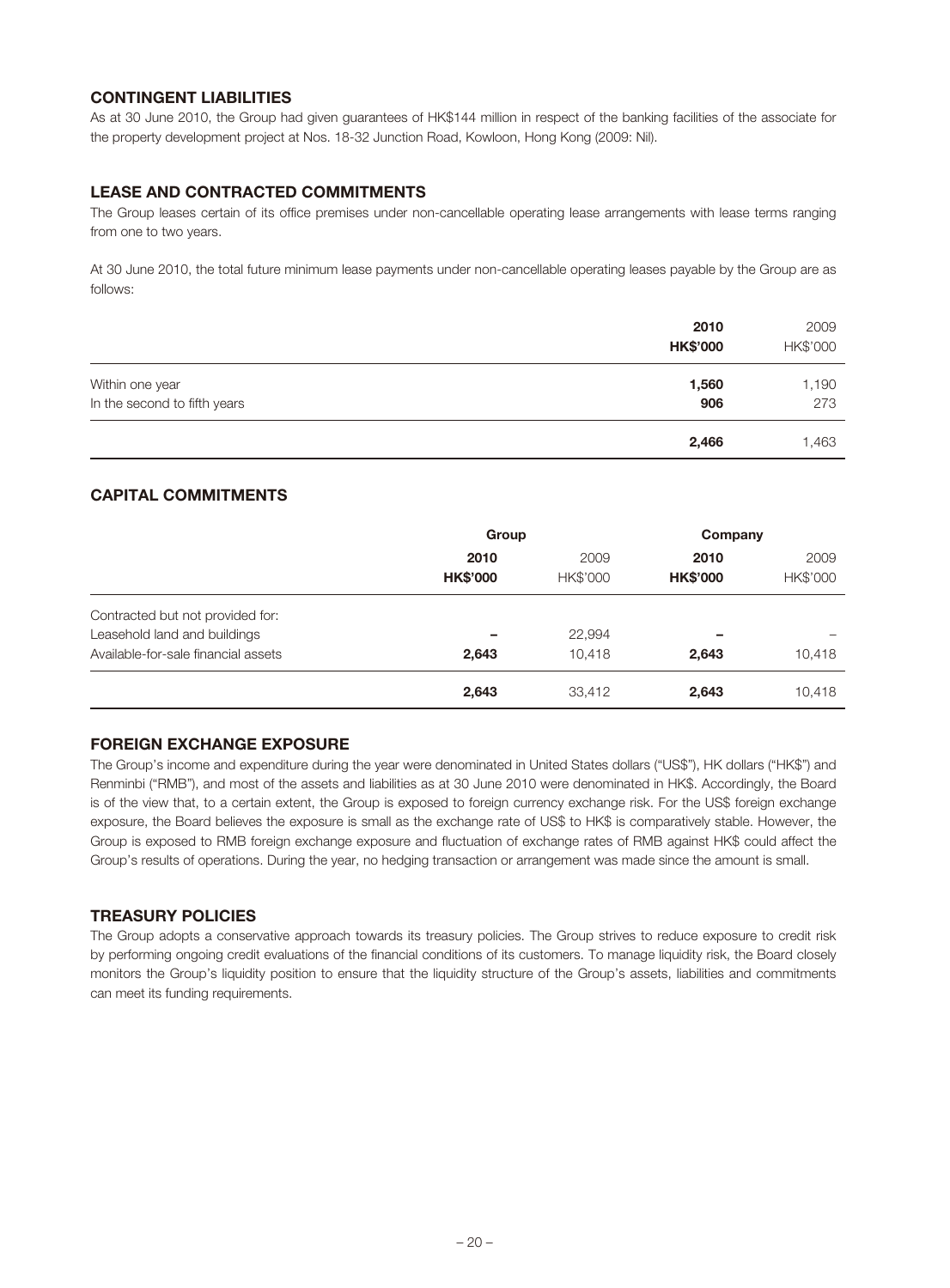# Employees and remuneration policies

As at 30 June 2010, the Group had 192 (2009: 105) employees, including directors of the Company. Total staff costs (including directors' emoluments) were approximately HK\$98,903,000 for the year as compared to approximately HK\$24,774,000 in last year. Remuneration is determined with reference to market terms and the performance, qualification and experience of individual employee. Year-end bonus based on individual performance will be paid to employees as recognition of and reward for their contributions. Other benefits include contributions to statutory mandatory provident fund scheme to its employees in Hong Kong and share option scheme.

### DIVIDENDS

The Board does not recommend the payment of a final dividend for year ended 30 June 2010 (2009: HK0.366 cent per share).

#### CLOSURE OF REGISTER OF MEMBERS

The registers of the Company will be closed from Thursday, 28 October 2010 to Friday, 29 October 2010, both days inclusive, during which period no transfer of shares will be registered. In order to attend the forthcoming annual general meeting, all transfer of shares, accompanied by the relevant share certificates and transfer forms, must be lodged with the Company's branch share registrars in Hong Kong, Tricor Tengis Limited at 26th Floor, Tesbury Centre, 28 Queen's Road East, Wanchai, Hong Kong for registration not later than 4:30 p.m. on Wednesday, 27 October 2010.

# CORPORATE GOVERNANCE PRACTICES

The Company has adopted the code provisions set out in the Code on Corporate Governance Practices (the "Code") as set out in Appendix 15 of the GEM Listing Rules. The Company has complied with the code provisions set out in the Code throughout the year ended 30 June 2010, except for the deviation that (i) Mr. Li Chi Chung, the non-executive director of the Company, was appointed without specific term of service since no appointment letter has been entered between Mr. Li Chi Chung and the Company but his appointment is subject to retirement by rotation and offers himself for re-election in accordance with the articles of association of the Company; and (ii) the post of Chairman has been vacant since the resignation of Mr. Pong Wai San, Wilson on 5 February 2008. If candidate with suitable skill and experience is identified within or outside the Group, the Company will make necessary arrangement for the new appointment at appropriate time.

### DIRECTORS' SECURITIES TRANSACTIONS

The Company has adopted a code of conduct regarding directors' securities transactions on terms no less exacting than the required standard of dealings as set out in Rules 5.48 to 5.67 of the GEM Listing Rules. The Company had made specific enquiry of all directors of the Company, the directors of the Company have complied with such code of conduct and the required standard of dealings regarding securities transactions throughout the year.

#### Remuneration Committee

The remuneration committee of the Company (the "Remuneration Committee") was established with written terms of reference in compliance with the code provisions. The Remuneration Committee consists of four members, of which majority are independent non-executive directors, namely Mr. Pong Wai San, Wilson, Mr. Koo Fook Sun, Louis, Mr. Lai Hin Wing, Henry and Mr. Lung Hung Cheuk. The chairman of the committee is Mr. Pong Wai San, Wilson.

The roles and functions of the Remuneration Committee include the determination of the specific remuneration packages of all executive directors of the Company, including benefits in kind, pension rights and compensation payments, including any compensation payable for loss or termination of their office or appointment, and make recommendations to the Board of the remuneration of non-executive directors of the Company.

The Remuneration Committee held 3 meetings during the year to review the remuneration packages of all the directors and senior management of the Company.